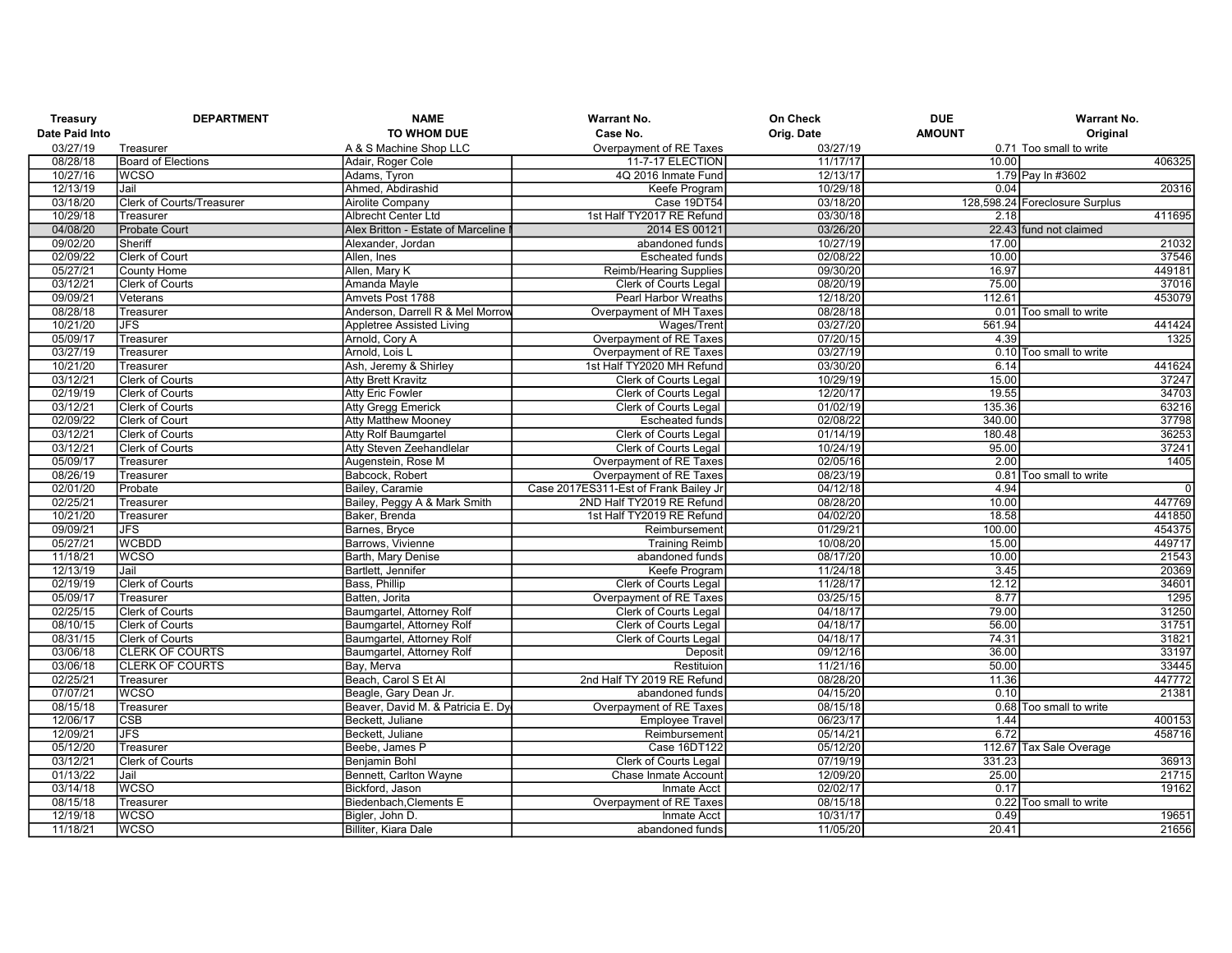| Treasury       | <b>DEPARTMENT</b>                      | <b>NAME</b>                                    | <b>Warrant No.</b>                  | On Check   | <b>DUE</b>    | <b>Warrant No.</b>             |
|----------------|----------------------------------------|------------------------------------------------|-------------------------------------|------------|---------------|--------------------------------|
| Date Paid Into |                                        | TO WHOM DUE                                    | Case No.                            | Orig. Date | <b>AMOUNT</b> | Original                       |
| 02/25/19       | <b>Board of Elections</b>              | Blake, Rosalie Lenore                          | Pollworker                          | 05/25/18   | 10.00         | 413923                         |
| 3/23/2020      | <b>Clerk of Courts/Treasurer</b>       | Blind, Shelly L.                               | Case 19DT000055                     | 3/23/2020  |               | 117.71 Foreclosure Surplus     |
| 05/22/20       | Treasurer                              | Blind, Shelly L.                               | Case 19DT55                         | 05/22/20   |               | 5.50 Tax Sale Overage          |
| 06/13/19       | <b>WCSO</b>                            | Bond, Charles                                  | Inmate Acct                         | 06/10/18   | 19.87         | 20056                          |
| 12/13/19       | <b>Children Services</b>               | Boothby, Dawn                                  | Foster Parent Training & Placement  | 03/22/19   | 606.36        | 425801                         |
| 01/24/20       | <b>JFS</b>                             | Boothby, Dawn                                  | Daycare Reimb                       | 07/12/19   | 560.00        | 430400                         |
| 12/09/21       | <b>JFS</b>                             | Boothby, Dawn                                  | April Foster Care                   | 05/14/21   | 900.00        | 458719                         |
| 03/09/22       | <b>JFS</b>                             | Boothby, Dawn                                  | June Foster Care                    | 07/09/21   | 900.00        | 461262                         |
| 03/09/22       | <b>CSB</b>                             | Boothby, Dawn                                  | Reimbursement                       | 07/30/21   | 1,420.30      | 462198                         |
| 03/09/22       | <b>CSB</b>                             | Boothby, Dawn                                  | <b>Adoption Assistance</b>          | 09/17/21   | 52.80         | 464690                         |
| 08/26/19       | Treasurer                              | Boothby, Richard & Cristy                      | Overpayment of RE Taxes             | 08/23/19   |               | 0.43 Too small to write        |
| 10/21/20       | <b>JFS</b>                             | Boothe, Mitch                                  | reimbursement                       | 03/13/20   | 73.40         | 440872                         |
| 02/25/21       | <b>JFS</b>                             | Boothe, Mitch                                  | <b>Employee Travel</b>              | 08/14/20   | 33.42         | 446916                         |
| 04/18/17       | Real Estate Tax Refund                 | Bosner, Daniel F & Jennifer L                  | Real Estate Tax Refund              | 04/18/17   |               | 0.56 Too small to write        |
| 05/12/20       | Treasurer                              | Bowes, Lester                                  | Case 16DT117                        | 05/12/20   |               | 182.56 Tax Sale Overage        |
| 08/26/19       | Treasurer                              | Bowie, Patty Sue                               | Overpayment of RE Taxes             | 08/23/19   |               | 0.30 Too small to write        |
| 08/28/18       | Treasurer                              | Bowman, John & Mary                            | Overpayment of MH Taxes             | 08/28/18   |               | 1.04 Too small to write        |
| 08/28/18       | Treasurer                              | Bowman, John & Mary                            | Overpayment of MH Taxes             | 08/28/18   |               | 0.04 Too small to write        |
| 02/25/19       | Real Estate Tax Refund                 | Bowman, John & Mary                            | Real Estate Tax Refund              | 08/15/18   | 4.08          | 417291                         |
| 01/26/21       | Board of Elections                     | <b>Bradley James Thomas</b>                    | <b>Pollworker Exp</b>               | 06/19/20   | 90.00         | 445082                         |
| 02/04/21       | Probate Court                          | Brian S. Lynch                                 | 2019 AD 010                         | 07/16/19   | 12.50         |                                |
| 03/12/21       | <b>Clerk of Courts</b>                 | <b>Brian Weaver</b>                            | <b>Clerk of Courts Legal</b>        | 04/11/19   | 9.82          | 36573                          |
| 03/12/21       | <b>Clerk of Courts</b>                 | <b>Brian Yarnell</b>                           | <b>Clerk of Courts Legal</b>        | 02/06/19   | 47.00         | 36325                          |
| 11/18/19       | <b>Common Pleas</b>                    | Briesemister, Sandra                           | Benef of Leonard Bayless Estate     | 11/18/19   |               | 173.40 Case 2017 ES 00576      |
| 04/16/19       | Treasurer                              | Brown, Aaron L. Et Al                          | Case 17DT000305                     | 04/12/19   |               | 54.67 Foreclosure Surplus      |
| 09/24/15       | <b>Clerk of Courts</b>                 | Brown, James                                   | <b>Clerk of Courts Legal</b>        | 04/18/17   | 25.00         | 31904                          |
| 12/13/19       | <b>JFS</b>                             | Brown, Julia Marie                             | <b>Conference Parking</b>           | 06/14/19   | 33.00         | 429610                         |
| 02/11/20       | <b>Clerk of Courts</b>                 | Bruce, Atty Matthew                            | <b>Case 180T57</b>                  | 12/31/18   | 18.62         | 36205                          |
| 02/11/19       | Probate/Juvenile Court                 | Brvan, Aaron                                   | 2010CV852                           | 02/06/17   |               | 15.93 Pay In 1900000446        |
| 11/29/21       | <b>Clerk of Courts</b>                 | <b>Bryce Peters Financial Group</b>            | <b>Tax Sale Overage</b>             | 11/29/21   | 248.79        | Case 20DT206                   |
| 06/20/16       | Probate                                | Bucklew, Sarah L. Legatee of Esta              | Case 12ES00236                      |            | 453.89        |                                |
| 02/25/21       | Treasurer                              | Bules, Roe C & Krixten                         | 2nd Half TY 2019 RE Refund          | 08/28/20   | 6.44          | 447793                         |
| 03/27/19       | Treasurer                              | Bullock, Nathan                                | Overpayment of RE Taxes             | 03/27/19   |               | 0.33 Too small to write        |
| 10/21/20       | <b>JFS</b>                             | Bunnell, Ethan                                 | reimbursement                       | 04/17/20   | 11.50         | 442286                         |
| 05/27/21       | <b>JFS</b>                             | Bunnell, Ethan                                 | Reimb Fuel For L.I                  | 10/30/20   | 32.09         | 450433                         |
| 12/09/21       | <b>CSB</b>                             | Bunnell, Ethan                                 | <b>Fuel Reimb</b>                   | 06/04/21   | 21.40         | 459847                         |
| 05/09/17       | Treasurer                              | Burch, Connie                                  | Overpayment of RE Taxes             | 08/18/15   | 3.83          | 1366                           |
| 12/13/19       | <b>JFS</b>                             | Burns, Katlyn A                                | Incentive for Increase Letter Grade | 04/30/19   | 50.00         | 427983                         |
| 03/27/19       | Treasurer                              | Byers, William Lee & Lang, Janet               | Overpayment of RE Taxes             | 03/27/19   |               | 0.50 Too small to write        |
| 01/26/21       | Board of Elections                     | Caleigh Fryman                                 | Pollworker Exp                      | 06/05/20   | 80.00         | 444311                         |
| 01/26/21       | Commissioners                          | <b>CAM Refrigeration Inc</b>                   | 4th Floor A/C Svc                   | 06/12/20   | 91.00         | 444675                         |
| 03/19/19       | <b>WCSO</b>                            | Cantor, Joseph Dean                            | <b>Inmate Acct</b>                  | 03/14/18   | 0.29          |                                |
| 05/09/17       | Treasurer                              | Carder, Tom                                    | Overpayment of RE Taxes             | 03/24/14   | 3.55          | 1090                           |
| 03/27/19       | Treasurer                              | Carpenter, John J                              | Case17DT000306                      | 03/27/19   |               | 16,990.55 Foreclosure Surplus  |
| 02/11/20       | <b>Clerk of Courts</b>                 | Carpenter, Troy Andrew                         | Case 17DS269                        | 02/06/18   | 5.09          | 34829                          |
| 03/06/18       | <b>CLERK OF COURTS</b>                 | Carver, Bobbie Jo                              | Deposit                             | 06/08/16   | 1.16          | 32864                          |
| 04/24/19       | Health                                 | Cases, Jane A MD LLC                           | May - Aug 2018 Contract Services    | 09/21/18   | 4,000.00      | 418763                         |
| 02/09/22       | Clerk of Court                         | Cashland                                       | <b>Escheated funds</b>              | 02/08/22   | 10.00         | 37751                          |
| 3/23/2020      |                                        | Casto, Roberta Lynn                            | Case 19DT000061                     | 3/23/2020  |               |                                |
| 05/22/20       | Clerk of Courts/Treasurer<br>Treasurer |                                                | Case 19DT61                         | 05/22/20   |               | 66.46 Foreclosure Surplus      |
| 02/19/19       | <b>Clerk of Courts</b>                 | Casto, Roberta Lynn ET AL<br>Chamarro, Susanne | <b>Clerk of Courts Legal</b>        | 03/10/17   | 3.08          | 6.40 Tax Sale Overage<br>33791 |
|                |                                        |                                                |                                     |            |               |                                |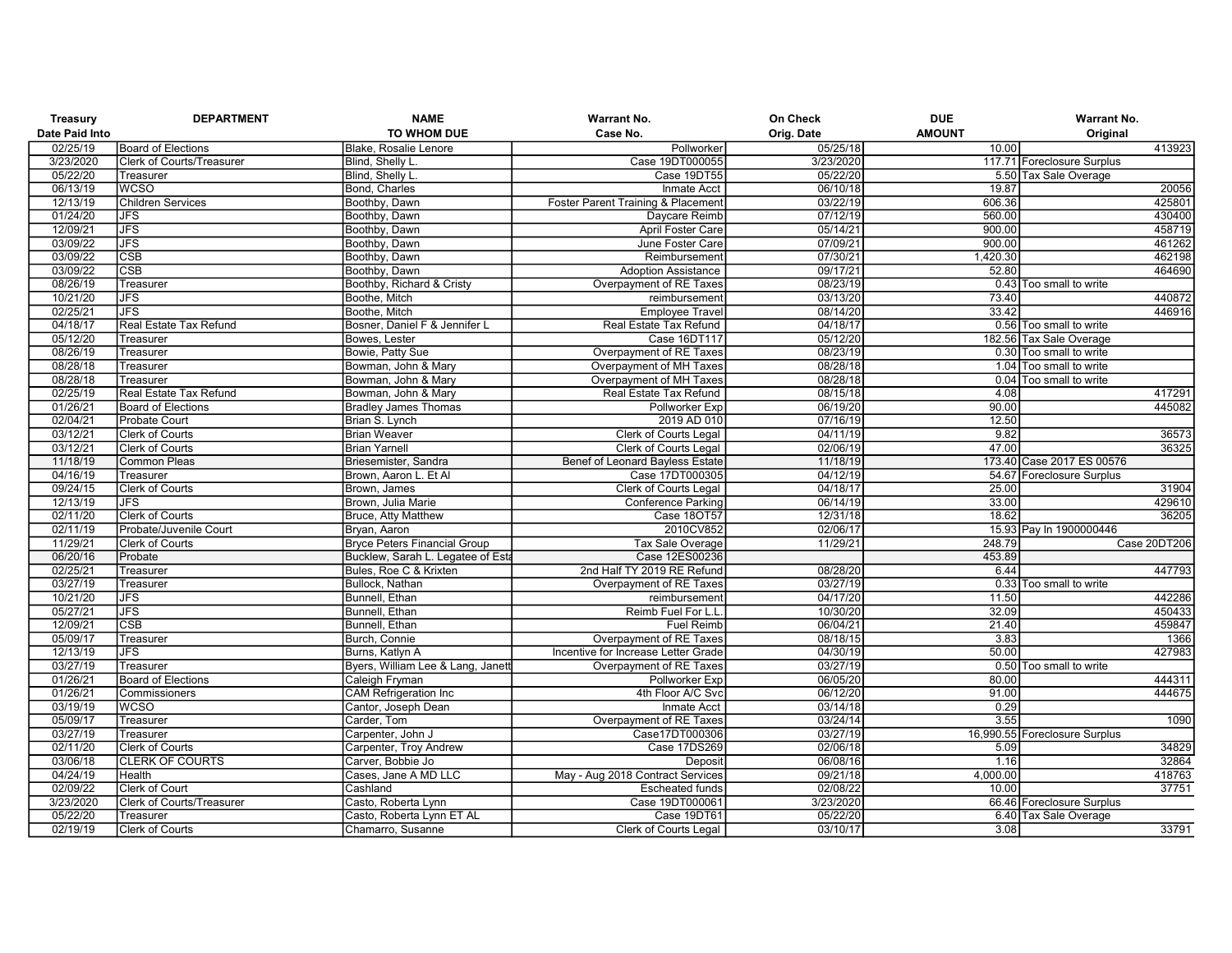| Treasury       | <b>DEPARTMENT</b>      | <b>NAME</b>                         | <b>Warrant No.</b>                  | On Check   | <b>DUE</b>    | Warrant No.                      |
|----------------|------------------------|-------------------------------------|-------------------------------------|------------|---------------|----------------------------------|
| Date Paid Into |                        | TO WHOM DUE                         | Case No.                            | Orig. Date | <b>AMOUNT</b> | Original                         |
| 02/25/21       | <b>JFS</b>             | Chambers, Deanna                    | <b>Employee Travel</b>              | 08/14/20   | 34.00         | 446924                           |
| 02/25/21       | Treasurer              | Chambers, Jerry & Sheri             | 2nd Half TY 2019 RE Refund          | 08/28/20   | 6.54          | 447804                           |
| 04/27/20       | Treasurer              | Charles & Melissa McKown            | 2nd Half TY2018 Refund              | 08/26/19   | 3.22          | 432606                           |
| 01/26/21       | <b>JFS</b>             | <b>Christian Toland</b>             | Graduate Incentive                  | 07/31/20   | 250.00        | 446582                           |
| 04/27/20       | Veterans               | Christopher J Lamp                  | Reimb                               | 10/11/19   | 10.33         | 434486                           |
| 05/27/21       | <b>WCBHB</b>           | City of Marietta                    | <b>Zoning Application Fee</b>       | 10/16/20   | 250.00        | 450058                           |
| 11/13/20       | Sheriff                | Clayton, Kashas M                   | abandoned funds                     | 10/27/19   | 31.47         | 21030                            |
| 12/19/18       | <b>WCSO</b>            | Clemons, Brandon                    | Inmate Acct                         | 11/05/17   | 2.00          | 19682                            |
| 02/01/20       | Probate                | Clift, David L                      | Case 2018ES182-Est of Carol A Clift | 05/16/18   | 13.00         | $\overline{0}$                   |
| 10/29/18       | Treasurer              | Close, Joshua                       | 1st Half TY2017 RE Refund           | 03/30/18   | 5.92          | 411705                           |
| 12/13/19       | <b>JFS</b>             | Cobb Auto Sales                     | Vehicle Maintenance                 | 06/21/19   | 47.67         | 429979                           |
| 06/09/20       | <b>WCSO</b>            | Cobb, Kyle Joseph                   | abandoned funds                     | 04/09/19   | 0.03          | 20626                            |
| 06/27/17       | Probate                | Cogar, Ballard T. Children Benefio  | Case 2014ES00237                    | 06/27/17   |               | 3,147.74 Pay In 1700001886       |
| 06/27/17       | Probate                | Cogar, Daniel, Benef of John W.B    | Case 2014ES00237                    | 06/27/17   |               | 2,518.19 Pay In 1700001886       |
| 08/29/17       | Probate                | Cogar, Ella aka Ella Cogar Russe    | Case 2014ES00237                    | 08/29/17   |               | 1,259.10 Pay In 1700002503       |
| 06/27/17       | Probate                | Cogar, Harold Beneficiary of Estat  | Case 2014ES00237                    | 06/27/17   |               | 3,147.74 Pay In 1700001886       |
| 06/27/17       | Probate                | Cogar, James Beneficiary of Estat   | Case 2014ES00237                    | 06/27/17   |               | 3,147.74 Pay In 1700001886       |
| 06/27/17       | Probate                | Cogar, Jarald Beneficiary of Estat  | Case 2014ES00237                    | 06/27/17   |               | 3,147.74 Pay In 1700001886       |
| 06/27/17       | Probate                | Cogar, Lonnie G.Beneficiary of Es   | Case 2014ES00237                    | 06/27/17   |               | 3,147.74 Pay In 1700001886       |
| 06/27/17       | Probate                | Cogar, Lucille Beneficiary of Estat | Case 2014ES00237                    | 06/27/17   |               | 4,196.99 Pay In 1700001886       |
| 06/27/17       | Probate                | Cogar, Oley Arnold Beneficiary of   | Case 2014ES00237                    | 06/27/17   |               | 3,147.74 Pay In 1700001886       |
| 06/27/17       | Probate                | Cogar, Orville Children Beneficiar  | Case 2014ES00237                    | 06/27/17   |               | 3,147.74 Pay In 1700001886       |
| 06/27/17       | Probate                | Cogar, Timothy Beneficiary of Esta  | Case 2014ES00237                    | 06/27/17   |               | 3,147.74 Pay In 1700001886       |
| 06/27/17       | Probate                | Cogar, V. Anna Children Beneficia   | Case 2014ES00237                    | 06/27/17   |               | 3,147.74 Pay In 1700001886       |
| 06/27/17       | Probate                | Cogar, William L. Beneficiary of E  | Case 2014ES00237                    | 06/27/17   |               | 3,147.74 Pay In 1700001886       |
| 09/14/20       | Sheriff                | Collins, Andy                       | abandoned funds                     | 07/24/19   | 2.19          | 20822                            |
| 03/06/18       | <b>CLERK OF COURTS</b> | Collins, Atty Gregory               | Deposit                             | 11/18/16   | 100.88        | 33432                            |
| 05/09/17       | Treasurer              | Collins, Larry                      | Overpayment of RE Taxes             | 02/22/17   | 3.00          | 1665                             |
| 05/18/17       | Auditor                | Colonial Life & Accident            | Payroll                             | 10/19/11   | 265.52        | 130262                           |
| 02/18/21       | Probate                | Combs, Billy                        | Benef of Kathryn C Johnson Estate   | 09/21/20   |               | 30,259.27 Case No 2016 ES 00012  |
| 02/18/21       | Probate                | Combs, Bobby                        | Benef of Kathryn C Johnson Estate   | 09/21/20   |               | 30,259.27 Case No 2016 ES 00012  |
| 02/18/21       | Probate                | Combs, Cindy                        | Benef of Kathryn C Johnson Estate   | 09/21/20   |               | 30,259.27 Case No 2016 ES 00012  |
| 02/18/21       | Probate                | Combs, Elliott aka Combs, Eliot     | Benef of Kathryn C Johnson Estate   | 12/01/20   |               | 629.64 Case No. 2016 ES 00012    |
| 02/18/21       | Probate                | Combs, Richard                      | Benef of Kathryn C Johnson Estate   | 09/21/20   |               | 30.259.27 Case No. 2016 ES 00012 |
| 02/18/21       | Probate                | Combs, Stephanie                    | Benef of Kathryn C Johnson Estate   | 09/21/20   |               | 30,259.27 Case No 2016 ES 00012  |
| 06/13/19       | <b>WCSO</b>            | Conaway, Jordan                     | Inmate Acct                         | 04/16/18   | 33.45         | 19951                            |
| 11/13/20       | Sheriff                | Conger, Joshua Michael              | abandoned funds                     | 10/27/19   | 2.25          | 21040                            |
| 06/25/20       | Juvenile Center        | <b>Contractors Building Supply</b>  | Supplies                            | 12/06/19   | 54.83         | 436916                           |
| 05/09/17       | Treasurer              | Cooper, John M                      | Overpayment of RE Taxes             | 04/13/16   | 9.56          | 1537                             |
| 05/27/21       | Law Library            | <b>Copier Word Processing</b>       | <b>Unpaid Freight</b>               | 09/30/20   | 1.66          | 449223                           |
| 10/05/15       | Clerk of Courts        | Corcoran, Atty Daniel               | Clerk of Courts Legal               | 04/18/17   | 44.00         | 31954                            |
| 02/11/20       | <b>Clerk of Courts</b> | Corcoran, Atty Daniel               | Case 180T153                        | 10/16/18   | 113.78        | 35901                            |
| 12/09/21       | <b>WCBDD</b>           | Corpman, Lynn A                     | LF/HRC Jan-Jul 2021                 | 06/30/21   | 100.00        | 461160                           |
| 03/14/18       | <b>WCSO</b>            | Cosco, Frank                        | <b>Inmate Acct</b>                  | 02/14/17   | 0.32          | 19183                            |
| 03/27/19       | Treasurer              | Coughenour, Delton Arthur           | Overpayment of RE Taxes             | 03/27/19   |               | 0.80 Too small to write          |
| 12/31/14       | <b>Probate Court</b>   | Coughlin, Timothy                   | Estate of Wilda Mae Coughlin        | 12/18/14   | 16,250.00     | 2014 ES 00147                    |
| 10/21/20       | Treasurer              | Covey, Orville H                    | 1st Half TY2020 MH Refund           | 03/30/20   | 36.00         | 441626                           |
| 12/09/21       | Veterans               | Crawford, James Edward              | Reimbursement                       | 06/30/21   | 11.57         | 461161                           |
| 03/14/18       | <b>WCSO</b>            | Croston, James                      | <b>Inmate Acct</b>                  | 01/27/17   | 1.00          | 19146                            |
| 03/27/19       | Treasurer              | Crowley, Thomas William II          | Overpayment of RE Taxes             | 03/27/19   |               | 0.46 Too small to write          |
| 02/19/19       | <b>Clerk of Courts</b> | Crum, James                         | <b>Clerk of Courts Legal</b>        | 07/19/17   | 2,205.44      | 34186                            |
|                |                        |                                     |                                     |            |               |                                  |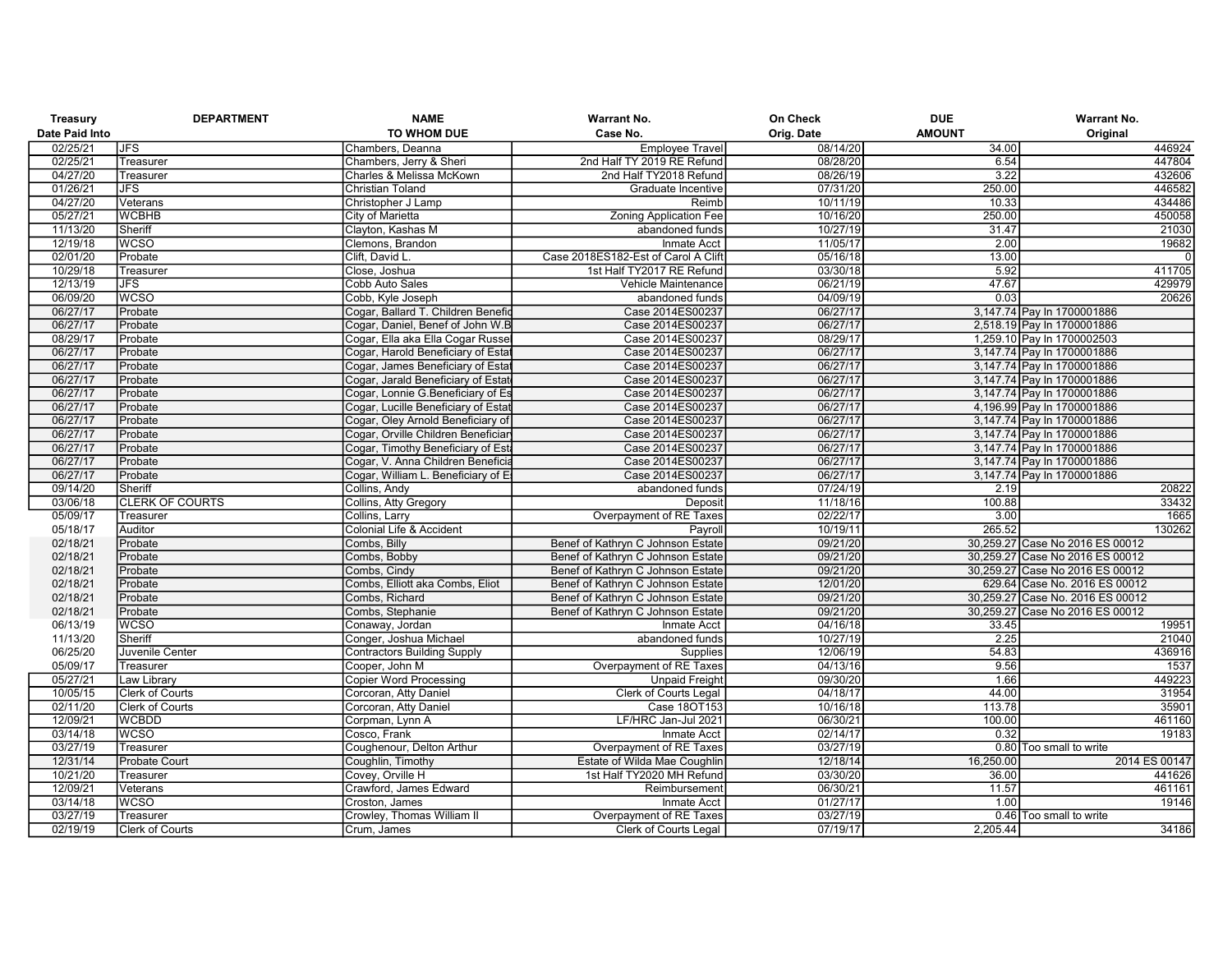| Treasury              | <b>DEPARTMENT</b>                   | <b>NAME</b>                               | <b>Warrant No.</b>                        | On Check   | <b>DUE</b>    | <b>Warrant No.</b>         |
|-----------------------|-------------------------------------|-------------------------------------------|-------------------------------------------|------------|---------------|----------------------------|
| <b>Date Paid Into</b> |                                     | TO WHOM DUE                               | Case No.                                  | Orig. Date | <b>AMOUNT</b> | Original                   |
| 02/25/19              | Real Estate Tax Refund              | Cunningham, Roger & Evon                  | Real Estate Tax Refund                    | 08/15/18   | 23.08         | 417298                     |
| 02/11/21              | Sheriff                             | Cunningham, Travis Lloyd                  | abandoned funds                           | 11/13/19   | 13.20         | 21205                      |
| 03/14/18              | <b>WCSO</b>                         | Cutright, Kory                            | <b>Inmate Acct</b>                        | 03/28/17   | 15.34         | 19259                      |
| 06/15/17              | <b>WCSO</b>                         | Daboni, Jacques G                         | Abandoned Keefe Checks                    | 05/11/16   | 233.53        | 18755                      |
| 03/27/19              | Treasurer                           | Daggett, Colbert T                        | Overpayment of RE Taxes                   | 03/27/19   |               | 1.00 Too small to write    |
| 03/27/19              | Treasurer                           | Daggett, Colbert T                        | Overpayment of MH Taxes                   | 03/27/19   |               | 1.00 Too small to write    |
| 01/26/21              | <b>Board of Elections</b>           | David Aaron Weihl                         | Pollworker Exp                            | 06/05/20   | 70.00         | 444380                     |
| 03/12/21              | <b>Clerk of Courts</b>              | David Holdren                             | <b>Clerk of Courts Legal</b>              | 10/29/19   | 3.00          | 37250                      |
| 03/12/21              | <b>Clerk of Courts</b>              | David Lincoln                             | <b>Clerk of Courts Legal</b>              | 01/25/19   | 51.00         | 36286                      |
| 06/09/20              | <b>WCSO</b>                         | Davis, Amy Leigh                          | abandoned funds                           | 06/25/19   | 7.84          | 20787                      |
| 12/19/18              | WC                                  | Davis, Bobbie                             | Inmate Acct                               | 10/31/17   | 0.95          | 19654                      |
| 11/13/20              | Sheriff                             | Davis, Hannah Alexis                      | abandoned funds                           | 09/24/19   | 5.67          | 20955                      |
| 05/31/17              | <b>Board of Elections</b>           | Davis, McKenzie                           | <b>Election Day Pollworker</b>            | 11/22/16   | 10.00         | 392060                     |
| 02/11/19              | Probate/Juvenile Court              | Davis, Michelle                           | 2017AD020                                 | 12/14/17   |               | 12.50 Pay In 1900000446    |
| 05/09/17              | Treasurer                           | Davis, Tammy                              | Overpayment of RE Taxes                   | 10/16/15   | 3.42          | 1383                       |
| 04/27/20              | <b>CSB</b>                          | Dawn Boothby                              | <b>Foster Care Placement</b>              | 08/16/19   | 620.00        | 431879                     |
| 05/09/17              | Treasurer                           | Day, Charles E Sr                         | Overpayment of RE Taxes                   | 03/19/14   | 4.00          | 1043                       |
| 06/27/17              | Probate                             | Dean, Dwight David (IKE) Childre          | Case 2014ES00237                          | 06/27/17   |               | 3,147.74 Pay In 1700001886 |
| 05/09/17              | Treasurer                           | Dearth, Linda                             | Overpayment of RE Taxes                   | 04/25/16   | 28.58         | 1539                       |
| 06/29/17              | <b>WCBDD</b>                        | Debra Peck                                | <b>Travel Reimb</b>                       | 12/21/16   | 15.66         | 373270                     |
| 05/09/17              | Treasurer                           | Deem. Dorus J                             | Overpayment of RE Taxes                   | 02/03/17   | 6.00          | 1647                       |
| 09/12/19              | <b>WCSO</b>                         | Deems, Justin                             | <b>Inmate Acct</b>                        | 07/22/18   | 9.00          | 20129                      |
| 12/13/19              | <b>JFS</b>                          | Deeter, Riece                             | Graduate Incentive                        | 05/31/19   | 250.00        | 429080                     |
| 02/23/18              | Treasurer                           | Deeter, Scott                             | 2nd Half 2017 MH Refund                   | 08/25/17   | 3.38          | 402757                     |
| 03/12/21              | <b>Clerk of Courts</b>              | Denise Thompson                           | <b>Clerk of Courts Legal</b>              | 07/16/19   | 25.00         | 36883                      |
| 08/15/18              | Treasurer                           | Dennis, Aaron                             | Overpayment of RE Taxes                   | 08/15/18   |               | 0.01 Too small to write    |
| 08/15/18              | Treasurer                           | Dennis, Michael                           | Overpayment of RE Taxes                   | 08/15/18   |               | 1.00 Too small to write    |
| 03/09/22              | Treasurer                           | <b>Dennison Enterprises</b>               | 2nd Half TY2020 Treas Overpay             | 09/01/21   | 38.05         | 463813                     |
| 06/18/18              | <b>WCSO</b>                         | Depue, Matthew                            | Inmate Acct                               | 06/12/17   | 0.19          | 19399                      |
| 02/25/21              | Treasurer                           | Dobb, Donald & Darlene                    | 2nd Half TY 2019 RE Refund                | 08/28/20   | 5.32          | 447825                     |
| 02/09/22              | Clerk of Court                      | <b>Dollar General</b>                     | <b>Escheated funds</b>                    | 02/08/22   | 20.00         | 37634                      |
| 04/27/20              | <b>WCBDD</b>                        | Dominion Energy Ohio                      | Pathways/SSI                              | 09/27/19   | 33.46         | 433902                     |
| 06/11/15              | <b>Clerk of Courts</b>              | Drake, Eric                               | <b>Clerk of Courts Legal</b>              | 04/18/17   | 220.00        | 31582                      |
| 12/09/21              | Treasurer                           | Duff, Regina & James                      | 1st Half TY2020 RE Refund                 | 04/02/21   | 5.64          | 457169                     |
| 12/19/18              | <b>WCSO</b>                         | Dugan, Michael                            | Inmate Acct                               | 11/01/17   | 31.02         | 19655                      |
| 08/26/19              | Treasurer                           | Dunbar, Justin                            | Overpayment of RE Taxes                   | 08/23/19   |               | 0.58 Too small to write    |
| 12/13/19              | <b>JFS</b>                          | Duncan, Justin                            | Incentive for No D's or F's               | 03/22/19   | 50.00         | 427767                     |
| 11/30/15              | Clerk of Courts                     | Dve. Michael                              | Clerk of Courts Legal                     | 04/18/17   | 1.00          | 32207                      |
| 07/29/20              | Sheriff                             | Earl Appleby & Tina Dulaney               | 18 FR 138                                 | 07/26/19   | 941.95        | 4202                       |
| 02/19/19              | <b>Clerk of Courts</b>              | Eddy, Ethan                               | Clerk of Courts Legal                     | 03/08/17   | 1.59          | 33782                      |
| 05/09/17              | Treasurer                           | Edgar, Linda D                            | Overpayment of RE Taxes                   | 03/11/15   | 2.81          | 1287                       |
| 10/29/18              | Veterans                            | Edwards, William N                        | <b>K Burchett Application</b>             | 03/23/18   | 35.00         | 411354                     |
| 05/27/21              | Veterans                            | Edwards, William N                        | <b>Barnett/Binegar Fees</b>               | 10/30/20   | 70.00         | 450610                     |
| 12/19/18              | <b>WCSO</b>                         | Elkayam, Lynn A.                          | Inmate Acct                               | 11/02/17   | 0.05          | 19663                      |
| 02/25/19              | <b>Board of Elections</b>           | Ellis, Ryan                               | Pollworker                                | 05/25/18   | 111.50        | 413962                     |
| 06/18/18              | <b>WCSO</b>                         | Elschlager, William                       | Inmate Acct                               | 05/18/17   | 13.00         | 19346                      |
| 03/09/22              | Co Home                             | <b>EMAR Corporation</b>                   | Service                                   | 08/31/21   | 138.00        | 463669                     |
| 03/09/22              | <b>JFS</b>                          | <b>EMAR Corporation</b>                   | <b>Monthly Service</b>                    | 08/31/21   | 175.00        | 463669                     |
| 12/18/15              | <b>Clerk of Courts</b>              |                                           |                                           | 04/18/17   | 16.76         | 32291                      |
| 02/11/20              |                                     | Emrick, Atty Gregg                        | Clerk of Courts Legal                     | 07/05/18   | 7.00          | 35442                      |
| 10/21/20              | <b>Clerk of Courts</b><br>Treasurer | Emrick, Atty Gregg<br>English, Batina Sue | Case 18DS130<br>1st Half TY2019 RE Refund | 04/02/20   | 7.27          | 441860                     |
|                       |                                     |                                           |                                           |            |               |                            |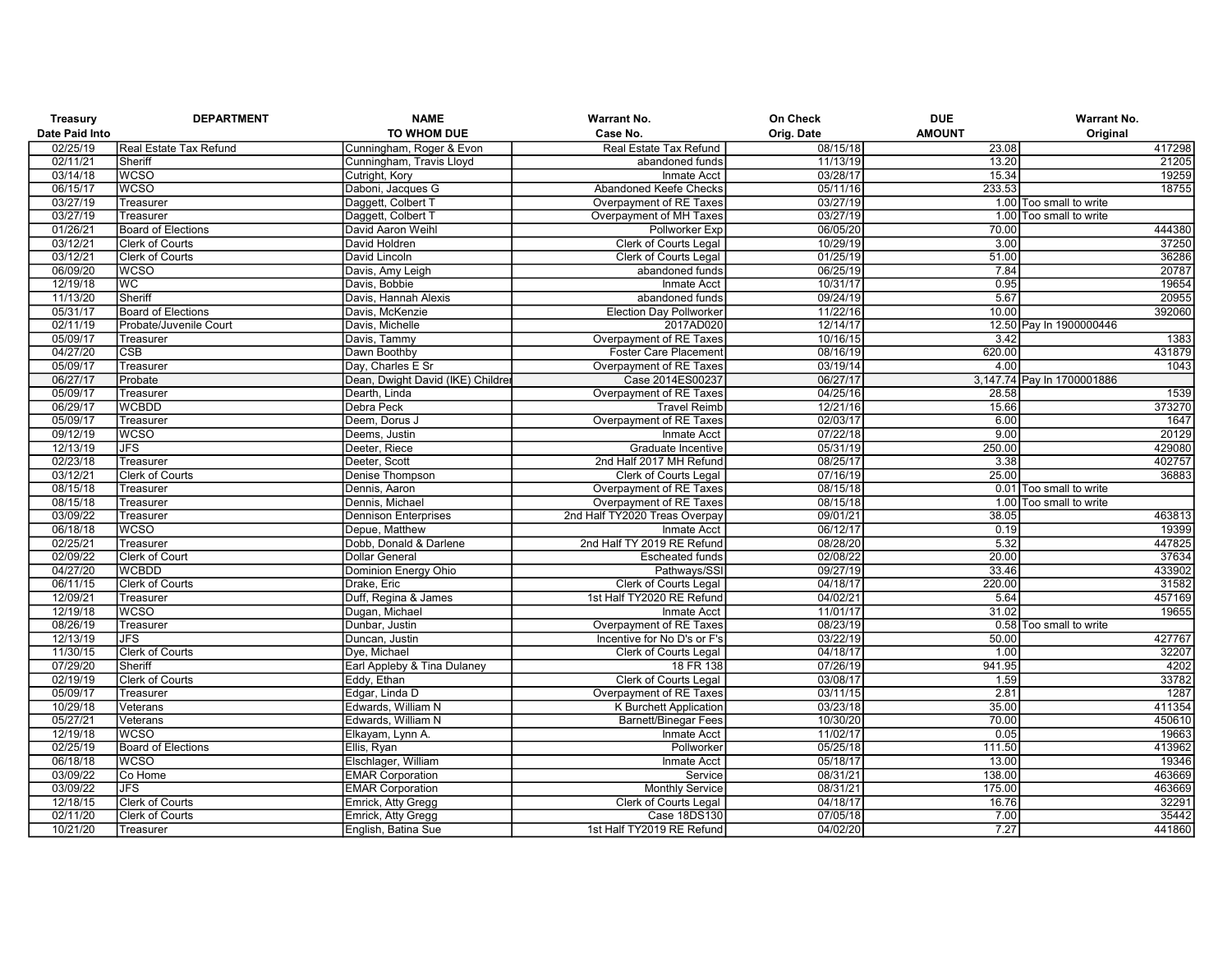| Treasury       | <b>DEPARTMENT</b>         | <b>NAME</b>                            | <b>Warrant No.</b>                     | On Check   | <b>DUE</b>    | <b>Warrant No.</b>              |
|----------------|---------------------------|----------------------------------------|----------------------------------------|------------|---------------|---------------------------------|
| Date Paid Into |                           | <b>TO WHOM DUE</b>                     | Case No.                               | Orig. Date | <b>AMOUNT</b> | Original                        |
| 08/09/21       | <b>Probate Court</b>      | <b>Est of Joseph Martin Powell</b>     | Benef of Est of Roy C Fluharty         | 08/09/21   | 1,396.14      | Case No 2017ES00384             |
| 01/05/23       | <b>Probate Court</b>      | Estate of Cindi Irene Barth-Gerst      | Distribution to Unknown Heirs          | 01/05/23   |               | 9,002.21 Case No. 2019 ES 00468 |
| 02/04/21       | <b>Probate Court</b>      | Estate of Corbin E. Wind(Sharon        | 2019 ES 215                            | 06/18/19   | 10.00         |                                 |
| 02/04/21       | <b>Probate Court</b>      | Estate of Darrell G. Cochran(Mary      | 2016 ES 412                            | 12/13/19   | 12.64         |                                 |
| 05/09/17       | <b>Treasurer</b>          | Estate of Helen Faye Hall              | Overpayment of RE Taxes                | 08/12/16   | 88.17         | 1589                            |
| 03/07/17       | <b>WCSO</b>               | <b>Estate of Jack Miller</b>           | 15 OT 45 Miller                        | 03/07/16   | 1,831.84      | 3383                            |
| 04/28/17       | <b>Probate Court</b>      | Estate of Johnny L Drayer, Benefi      | Estate of Muriel M Drayer              | 04/05/17   | 218.83        | 2016ES00172                     |
| 04/05/17       | <b>Common Pleas</b>       | Estate of Juanita Marcum, Estate       | 2014ES00468                            | 04/03/17   | 426.55        | 43576                           |
| 02/04/21       | <b>Probate Court</b>      | <b>Estate of Sherry Sampson (Wendy</b> | 2019 ES 236                            | 09/17/19   | 15.50         |                                 |
| 02/04/21       | <b>Probate Court</b>      | Estate of Wallace Alleman (Marga       | 2014 ES 357                            | 03/19/19   | 20.00         |                                 |
| 01/26/21       | Auditor                   | <b>Ethan Bunnell</b>                   | <b>Unclaimed Check Reissue</b>         | 05/08/20   | 19.14         | 443232                          |
| 01/26/21       | <b>CSB</b>                | <b>Ethan Bunnell</b>                   | <b>Meal Reimbursement</b>              | 07/24/20   | 6.31          | 446269                          |
| 3/23/2020      | Clerk of Courts/Treasurer | Farley, Alonna M.                      | Case 19DT000066                        | 3/23/2020  |               | 65.56 Foreclosure Surplus       |
| 05/22/20       | Treasurer                 | Farley, Alonna M.                      | Case 19DT66                            | 05/22/20   |               | 0.50 Tax Sale Overage           |
| 12/06/17       | <b>FCF</b>                | Farnsworth, Jennifer Lee               | Parent Involvement                     | 05/05/17   | 25.00         | 398123                          |
| 12/09/21       | Treasurer                 | Farnsworth, Mary Beth                  | 1st Half TY2021 MH Refund              | 04/02/21   | 81.56         | 457314                          |
| 02/01/20       | Probate                   | Feathers, Angela                       | Case 2017ES252-Est of Lois Jean Fryman | 01/17/18   | 2.94          | $\Omega$                        |
| 02/19/19       | <b>Clerk of Courts</b>    | Ferrell, Heather                       | Clerk of Courts Legal                  | 01/20/17   | 25.00         | 33589                           |
| 03/06/18       | <b>CLERK OF COURTS</b>    | Ferrell, Heather L                     | Restituion                             | 09/09/16   | 30.00         | 33194                           |
| 03/06/18       | <b>CLERK OF COURTS</b>    | Ferrell, Heather L                     | Restituion                             | 11/30/16   | 20.00         | 33465                           |
| 09/12/19       | <b>WCSO</b>               | Fickiesen, Charity                     | Inmate Acct                            | 08/10/18   | 0.71          | 20168                           |
| 01/26/21       | <b>County Home</b>        | First Settlement Orthopadic            | A/C 201328 Stollar                     | 06/12/20   | 14.61         | 444718                          |
| 03/19/19       | <b>WCSO</b>               | Fisher, Paul Eugene                    | Inmate Acct                            | 02/28/18   | 0.11          | 19874                           |
| 10/21/20       | Veterans                  | Fitzgerald, David K                    | reimbursement                          | 01/31/20   | 8.73          | 439174                          |
| 03/09/22       | Veterans                  | Fitzgerald, David K                    | Reimbursement                          | 09/22/21   | 19.05         | 465054                          |
| 10/21/20       | Veterans                  | Fitzgerald, Robert                     | reimbursement                          | 04/10/20   | 2.35          | 442204                          |
| 08/28/18       | Veterans                  | <b>Fleetcor Technologies</b>           | <b>FUEL</b>                            | 01/05/18   | 1.037.46      | 408264                          |
| 02/11/21       | Sheriff                   | Flinn, Stephen Michael                 | abandoned funds                        | 11/08/19   | 22.00         | 21060                           |
| 02/01/20       | Juvenile Center           | Fortney, Leilani                       | Case 2013CV615-Matter of Luke Fortney  | 05/02/18   | 150.00        | $\Omega$                        |
| 06/27/17       | Probate                   | Foster, Dessie I Cogar Beneficiary     | Case 2014ES00237                       | 06/27/17   |               | 3,147.74 Pay In 1700001886      |
| 12/19/18       | <b>WCSO</b>               | Fourqurean, Samuel                     | <b>Inmate Acct</b>                     | 12/08/17   | 1.33          | 19737                           |
| 09/09/21       | Sheriff                   | Franklin Fire Equipment                | <b>Name Board Letters</b>              | 12/11/20   | 50.00         | 452357                          |
| 09/01/17       | Treasurer                 | Friends of Lower Muskingum Rive        | <b>RE</b> Overpayment                  | 09/01/17   |               | 0.36 Too small to write         |
| 05/18/17       | Auditor                   | Furler, Brandi                         | Payroll                                | 12/24/15   | 7.97          | 142720                          |
| 03/14/18       | <b>WCSO</b>               | Gardner, Jared                         | Inmate Acct                            | 03/02/17   | 0.11          | 19203                           |
| 02/11/20       | <b>Clerk of Courts</b>    | Garswood, Atty John                    | <b>Case 170T48</b>                     | 02/15/18   | 80.00         | 34885                           |
| 08/26/19       | Treasurer                 | George, Zachery                        | Overpayment of RE Taxes                | 08/23/19   |               | 0.55 Too small to write         |
| 04/18/17       | Real Estate Tax Refund    | Gibson, Edythe                         | Real Estate Tax Refund                 | 04/18/17   |               | 0.44 Too small to write         |
| 09/14/17       | <b>WCSO</b>               | Gill, Shawn                            | Inmate Acct                            | 09/12/16   | 0.02          | 18942                           |
| 02/25/21       | Treasurer                 | Glidden, Amber Marie                   | 2nd Half TY 2019 RE Refund             | 08/28/20   | 7.56          | 447851                          |
| 02/25/19       | Real Estate Tax Refund    | Goins, Bonnie Kay & Rebecca M          | Real Estate Tax Refund                 | 08/15/18   | 5.06          | 417333                          |
| 02/11/20       | <b>Clerk of Courts</b>    | Grable, Atty Jason                     | <b>Case 16TL563</b>                    | 09/25/18   | 222.62        | 35806                           |
| 10/29/18       | Treasurer                 | Graves, Nancy Et Al                    | 1st Half TY2017 RE Refund              | 03/30/18   | 149.69        | 411718                          |
| 03/12/21       | <b>Clerk of Courts</b>    | <b>Gregory Folkins</b>                 | <b>Clerk of Courts Legal</b>           | 08/01/19   | 30.00         | 36968                           |
| 12/13/19       | Juvenile Center           | Gregory, Justin                        | Meal Reimbursement                     | 02/15/19   | 8.04          | 424292                          |
| 03/30/18       | Treasurer                 | Grose, Steven                          | Overpayment of RE Taxes                | 03/30/18   |               | 0.51 Too small to write         |
| 05/09/17       | Treasurer                 | Grove, Lance R                         | Overpayment of RE Taxes                | 08/18/15   | 89.14         | 1369                            |
| 3/23/2020      | Clerk of Courts/Treasurer | Grunow, Thorsten & Brigit (Inge W      | Case 19DT000091                        | 3/23/2020  |               | 68.01 Foreclosure Surplus       |
| 12/19/18       | <b>WCSO</b>               | Guillot, Inielsis I                    | <b>Inmate Acct</b>                     | 11/22/17   | 93.08         | 19717                           |
| 05/27/21       | <b>WCBHB</b>              | Gwinn, Susan Attorney At Law           | Legal Svcs 10/15 & 10/22               | 11/25/20   | 400.00        | 452008                          |
| 05/09/17       | Treasurer                 | Haas, Darla L                          | Overpayment of RE Taxes                | 01/06/15   | 39.40         | 1201                            |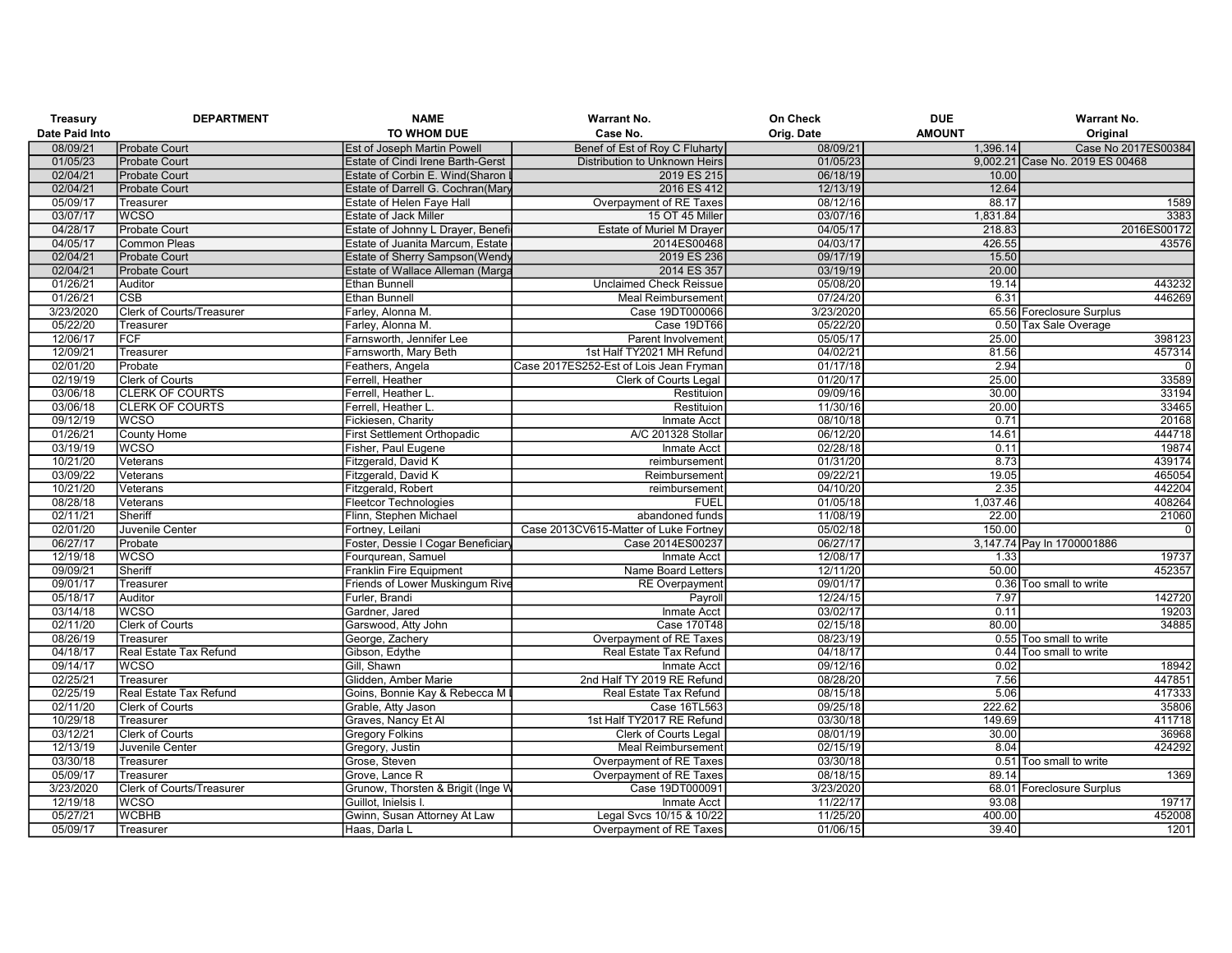| Treasury              | <b>DEPARTMENT</b>         | <b>NAME</b>                      | <b>Warrant No.</b>                              | On Check             | <b>DUE</b>    | <b>Warrant No.</b>        |
|-----------------------|---------------------------|----------------------------------|-------------------------------------------------|----------------------|---------------|---------------------------|
| <b>Date Paid Into</b> |                           | TO WHOM DUE                      | Case No.                                        | Orig. Date           | <b>AMOUNT</b> | Original                  |
| 02/19/19              | <b>Clerk of Courts</b>    | Hafer, Derrick Wayne             | <b>Clerk of Courts Legal</b>                    | 05/09/17             | 1.54          | 33956                     |
| 02/19/19              | <b>Clerk of Courts</b>    | Hafer, Randi Kay                 | Clerk of Courts Legal                           | 05/09/17             | 1.54          | 33957                     |
| 09/14/17              | <b>WCSO</b>               | Hafner, Peter                    | <b>Inmate Acct</b>                              | 09/15/16             | 0.93          | 18950                     |
| 08/15/18              | Treasurer                 | Hall, Angela M                   | Overpayment of RE Taxes                         | 08/15/18             |               | 0.02 Too small to write   |
| 02/19/19              | <b>Clerk of Courts</b>    | Hamrick, lan                     | <b>Clerk of Courts Legal</b>                    | 05/03/17             | 1.50          | 33936                     |
| 06/13/19              | <b>WCSO</b>               | Handschmacher, Alex              | <b>Inmate Acct</b>                              | 06/04/18             | 3.11          | 20045                     |
| 09/18/18              | <b>WCSO</b>               | Handschumacher, Alex             | Inmate Acct                                     | 07/10/17             | 0.01          | 19440                     |
| 03/30/18              | Treasurer                 | Handschumacher, Jay H            | Overpayment of RE Taxes                         | 03/30/18             |               | 0.33 Too small to write   |
| 11/18/19              | <b>Common Pleas</b>       | Hanes, Perry                     | <b>Benef of Leonard Bayless Estate</b>          | 11/18/19             |               | 346.61 Case 2017 ES 00576 |
| 11/18/19              | <b>Common Pleas</b>       | Hanes, Robert                    | <b>Benef of Leonard Bayless Estate</b>          | 11/18/19             |               | 346.61 Case 2017 ES 00576 |
| 02/01/20              | Juvenile Center           | Hanes, Sharon                    | 2018CV226-Matter of Whitleigh Longfellow        | 09/25/18             | 7.88          | $\overline{0}$            |
| 11/18/19              | <b>Common Pleas</b>       | Hanes, Susan                     | Benef of Leonard Bayless Estate                 | 11/18/19             |               | 346.61 Case 2017 ES 00576 |
| 06/18/18              | <b>WCSO</b>               | Hannah, Joseph                   | <b>Inmate Acct</b>                              | 06/12/17             | 0.06          | 19388                     |
| 02/23/18              | Treasurer                 | Hanson, Chad E & Lauren E        | <b>RE</b> Refund                                | 08/24/17             | 3.97          | 402615                    |
| 02/11/19              | Probate/Juvenile Court    | Harkins, Tammy (Estate of Ronald | 2017ES451                                       | 10/17/17             |               | 13.00 Pay In 1900000446   |
| 02/09/22              | Clerk of Court            | Harnage, Cheri                   | <b>Escheated funds</b>                          | 02/08/22             | 67.60         | 37526                     |
| 02/19/19              | <b>Clerk of Courts</b>    | Harrell, Samantha G              | <b>Clerk of Courts Legal</b>                    | 10/31/17             | 3.10          | 34501                     |
| 02/11/21              | Sheriff                   | Harris, Justin Allen             | abandoned funds                                 | 11/13/19             | 0.16          | 21071                     |
| 09/09/21              | <b>JFS</b>                | Harris, Sheri                    | Reimbursement                                   | 01/22/21             | 41.40         | 454074                    |
| 11/18/21              | <b>WCSO</b>               | Hart, Heather                    | abandoned funds                                 | 11/13/20             | 22.28         | 21672                     |
| 06/15/17              | <b>WCSO</b>               | Hart. Mark                       | Abandoned Keefe Checks                          | 06/14/16             | 7.26          | 18801                     |
| 09/14/20              | Sheriff                   | Hasley, James                    | agandoned funds                                 | 08/06/19             | 0.21          | 20840                     |
| 09/09/21              | Engineer                  | Haught, Mark                     | <b>Fuel Reimb</b>                               | 03/31/21             | 9.50          | 456969                    |
| 05/27/21              | Veterans                  | Haught, Warren R                 | December Mtg Pmt/Jones                          | 11/20/20             | 400.00        | 451453                    |
| 09/09/21              | Veterans                  | Haught, Warren R                 | Dec Mortage Jones                               | 12/11/20             | 400.00        | 452586                    |
| 02/11/19              | Probate/Juvenile Court    | Hays, Keenan N                   | 2017CV304                                       | 07/31/17             |               | 3.08 Pay In 1900000446    |
| 03/09/22              | Sewer                     | <b>HD Supply Facilities Main</b> | 44785 Supplies                                  | 08/31/21             | 1,637.91      | 463776                    |
| 02/25/21              | Treasurer                 | Henderhan, Adam                  | 2nd Half TY 2019 RE Refund                      | 08/28/20             | 9.56          | 447861                    |
| 08/23/19              | Treasurer                 | Henderhan, James                 | Mobile Home Overpayment                         | 08/23/19             |               | 1.80 Too small to write   |
| 02/25/21              | Treasurer                 | Hendershot, Walker Allen Dean    | 2nd Half TY 2019 RE Refund                      | 08/28/20             | 4.90          | 447866                    |
| 09/18/18              | <b>WCSO</b>               | Henderson, Shannon               | Inmate Acct                                     | 07/24/17             | 0.12          | 19475                     |
| 02/11/20              | <b>Clerk of Courts</b>    | Hendrix, Brian G J               | Case 14TL787                                    | 11/29/18             | 567.22        | 36029                     |
| 09/01/17              | Treasurer                 | Hensler, George H. & Patty L.    | <b>RE</b> Overpayment                           | 09/01/17             |               | 0.94 Too small to write   |
| 05/09/17              | Treasurer                 | Henthorn, Randall                | Overpayment of RE Taxes                         | 03/29/16             | 5.00          | 1521                      |
| 10/31/17              | Treasurer                 | Henthorne, Karen S.              | 1st Half RE Refund                              | 04/10/17             | 5.22          | 397063                    |
| 03/17/20              | <b>WCSO</b>               | Hernandez, Henry NMN             | abandoned funds                                 | 02/28/19             | 0.57          | 20555                     |
| 09/02/20              | Sheriff                   | Herwald, Kyle                    | abandoned funds                                 | 10/27/19             | 50.00         | 21029                     |
| 02/25/19              | Real Estate Tax Refund    | Hescht, Theresa                  | Real Estate Tax Refund                          | 08/15/18             | 3.59          | 417317                    |
| 12/19/18              | <b>WCSO</b>               | Hess, Brian D.                   | <b>Inmate Acct</b>                              | 11/01/17             | 0.18          | 19658                     |
| 12/19/18              | <b>WCSO</b>               | Hess, Kevin M.                   | Inmate Acct                                     | 11/03/17             | 4.77          | 19671                     |
| 02/25/19              | <b>Children Services</b>  | Hiatt, Lindsay                   |                                                 | 08/17/18             | 5.76          | 417112                    |
| 05/31/17              |                           | Higgins, Alison J                | Reimbursement<br><b>Election Day Pollworker</b> | 11/22/16             | 10.00         | 392115                    |
|                       | <b>Board of Elections</b> |                                  |                                                 | 04/16/21             |               | 457733                    |
| 12/09/21              | County Home               | <b>Highland Defibrillators</b>   | Supplies                                        |                      | 338.00        |                           |
| 03/11/21              | <b>WCSO</b>               | Hill, Anthony                    | abandoned funds                                 | 03/22/20<br>04/18/17 | 15.68         | 21350                     |
| 10/05/15              | <b>Clerk of Courts</b>    | Hill, Atty Christine             | Clerk of Courts Legal                           |                      | 26.90         | 31952                     |
| 03/06/18              | <b>CLERK OF COURTS</b>    | Hill, Joe                        | Restituion                                      | 04/19/16             | 5.00          | 32697                     |
| 02/19/19              | <b>Clerk of Courts</b>    | Hill, Joe                        | Clerk of Courts Legal                           | 03/22/17             | 20.00         | 33811                     |
| 02/25/21              | Treasurer                 | Hilton, Amanda                   | 2nd Half TY 2019 RE Refund                      | 08/28/20             | 4.48          | 447869                    |
| 08/15/18              | Treasurer                 | Hines, Kirk A & Marchelle        | Overpayment of RE Taxes                         | 08/15/18             |               | 0.22 Too small to write   |
| 12/13/19              | Jail                      | Holbert, Tyrone                  | Keefe Program                                   | 10/30/18             | 0.16          | 20317                     |
| 05/09/17              | Treasurer                 | Holzapfel, Paul                  | Overpayment of RE Taxes                         | 03/11/16             | 2.34          | 1441                      |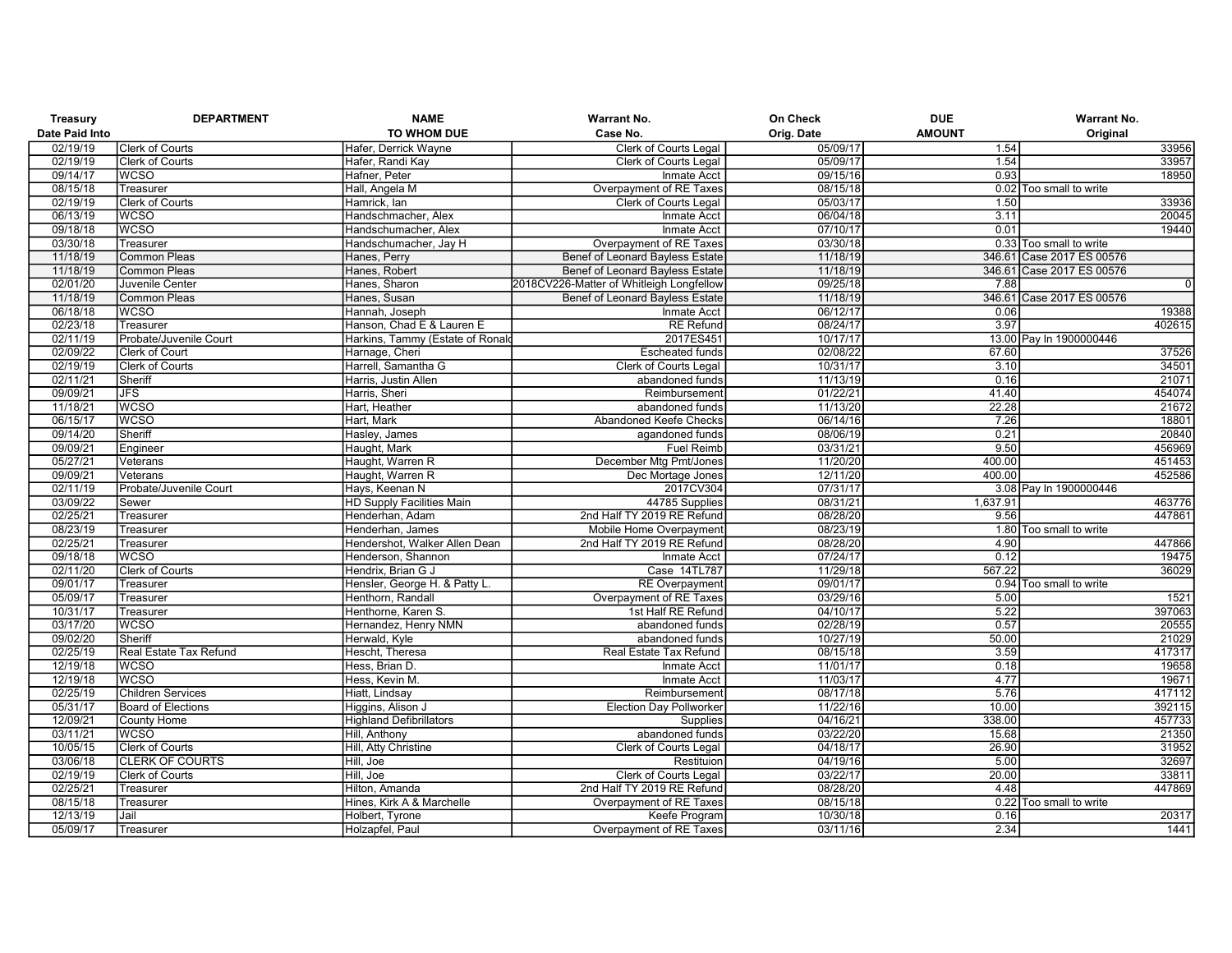| <b>Treasury</b>       | <b>DEPARTMENT</b>        | <b>NAME</b>                     | <b>Warrant No.</b>            | On Check   | <b>DUE</b>    | <b>Warrant No.</b>        |
|-----------------------|--------------------------|---------------------------------|-------------------------------|------------|---------------|---------------------------|
| <b>Date Paid Into</b> |                          | TO WHOM DUE                     | Case No.                      | Orig. Date | <b>AMOUNT</b> | Original                  |
| 06/25/20              | <b>CSB</b>               | Hommes, Bonita                  | <b>Adoption Assistance</b>    | 11/08/19   | 166.41        | 435700                    |
| 10/14/15              | Clerk of Courts          | Hoose, Atty Robert              | Clerk of Courts Legal         | 04/18/17   | 151.76        | 32017                     |
| 08/15/18              | Treasurer                | Howell, James David & Cheryl De | Overpayment of RE Taxes       | 08/15/18   |               | 0.31 Too small to write   |
| 09/09/21              | <b>WCBDD</b>             | Huck, Jamie                     | Travel Reimb                  | 03/12/21   | 16.80         | 456376                    |
| 02/08/18              | <b>PROBATE</b>           | Huck, Jeremy D.                 | Estate of Ivan F. Smith Jr.   | 08/22/16   |               | 11.00 Pay In #1800000392  |
| 09/01/17              | Treasurer                | Huck, Shawn W                   | <b>RE</b> Overpayment         | 09/01/17   |               | 1.13 Too small to write   |
| 10/27/15              | <b>Clerk of Courts</b>   | Huggins, Atty James             | Clerk of Courts Legal         | 04/18/17   | 31.59         | 32062                     |
| 05/18/17              | Auditor                  | Huggins, James                  | Payroll                       | 05/31/12   | 1.00          | 132267                    |
| 05/18/17              | Auditor                  | Huggins, James                  | Payroll                       | 09/28/12   | 1.00          | 133535                    |
| 05/18/17              | Auditor                  | Huggins, James                  | Payroll                       | 01/31/13   | 1.00          | 134704                    |
| 05/18/17              | Auditor                  | Huggins, James                  | Payroll                       | 08/30/13   | 1.00          | 136440                    |
| 05/18/17              | Auditor                  | Huggins, James                  | Payroll                       | 06/30/14   | 1.14          | 138720                    |
| 05/18/17              | Auditor                  | Huggins, James                  | Payroll                       | 11/30/15   | 1.19          | 142581                    |
| 12/13/19              | <b>Children Services</b> | Hughes, Kelly Dianne            | <b>Foster Parent Training</b> | 03/15/19   | 120.00        | 425442                    |
| 05/09/17              | Treasurer                | Hunter, W Dean                  | Overpayment of RE Taxes       | 08/09/16   | 4.52          | 1586                      |
| 05/12/20              | Treasurer                | Hupp, Betty McBride             | Case 16DT109                  | 05/12/20   |               | 1,272.17 Tax Sale Overage |
| 09/18/18              | <b>WCSO</b>              | Husk, Ronald                    | Inmate Acct                   | 08/17/17   | 3.58          | 19514                     |
| 03/06/18              | <b>CLERK OF COURTS</b>   | Huss, McKenna                   | Restituion                    | 05/09/16   | 10.00         | 32769                     |
| 03/06/18              | <b>CLERK OF COURTS</b>   | Huss, McKenna                   | Restituion                    | 05/20/16   | 10.00         | 32820                     |
| 01/26/21              | Maint/CoHome             | <b>IEH Auto Parts LLC</b>       | Maint & Co Home Supplies      | 05/22/20   | 28.53         | 443568                    |
| 02/04/21              | <b>Probate Court</b>     | In the matter of Adam Salisbury | 2015CV 217                    | 02/01/19   | 33.54         |                           |
| 03/12/21              | <b>Clerk of Courts</b>   | <b>Ines Allen</b>               | Clerk of Courts Legal         | 06/27/19   | 20.00         | 36827                     |
| 03/12/21              | <b>Clerk of Courts</b>   | <b>Ines Allen</b>               | <b>Clerk of Courts Legal</b>  | 10/09/19   | 10.00         | 37194                     |
| 09/18/18              | <b>WCSO</b>              | Ireton, Margeret                | Inmate Acct                   | 09/22/17   | 0.93          | 19589                     |
| 06/13/19              | <b>WCSO</b>              | Jackson, Felicia                | Inmate Acct                   | 04/29/18   | 6.29          | 19983                     |
| 12/02/15              | <b>Clerk of Courts</b>   | Jackson, Sabrina K. Mulligan    | Clerk of Courts Legal         | 04/18/17   | 10.00         | 32244                     |
| 03/30/18              | Treasurer                | James A Arnogida Educational Tr | Overpayment of RE Taxes       | 03/30/18   |               | 1.42 Too small to write   |
| 06/09/20              | <b>WCSO</b>              | James, Karen Faith              | abandoned funds               | 06/20/19   | 0.04          | 20779                     |
| 01/26/21              | <b>RSVP</b>              | Joe Momma's Kitchen             | <b>Recognition Dinner</b>     | 07/10/20   | 100.00        | 445661                    |
| 12/09/21              | Sheriff                  | John E Reid & Assoc             | Training                      | 06/25/21   | 600.00        | 460918                    |
| 02/23/18              | Treasurer                | Johnson, Jason W.               | 2nd Half 2017 MH Refund       | 08/25/17   | 10.03         | 402760                    |
| 06/18/18              | <b>WCSO</b>              | Johnson, Starr                  | Inmate Acct                   | 05/23/17   | 0.07          | 19358                     |
| 03/14/18              | <b>WCSO</b>              | Johnson, Tyshaun                | Inmate Acct                   | 01/10/17   | 0.19          | 19122                     |
| 12/13/19              | Jail                     | Johnson, Wendy                  | Keefe Program                 | 12/12/18   | 0.11          | 20409                     |
| 11/13/20              | Sheriff                  | Johnson, Wendy Jo               | abandoned funds               | 10/27/19   | 13.00         | 21035                     |
| 12/19/18              | <b>WCSO</b>              | Johnston, Jassandra C.          | <b>Inmate Acct</b>            | 11/02/17   | 0.01          | 19662                     |
| 02/11/21              | Sheriff                  | Jones, David Scott              | abandoned funds               | 11/13/19   | 0.55          | 21072                     |
| 12/19/18              | <b>WCSO</b>              | Jones, Jamie L                  | Inmate Acct                   | 11/03/17   | 2.16          | 19666                     |
| 12/23/16              | <b>WCSO</b>              | Jones, Matthew                  | 4Q 2016 Inmate Fund           | 12/13/17   |               | 7.44 Pay In #3602         |
| 03/27/19              | Treasurer                | Joy, Roger                      | Overpayment of RE Taxes       | 03/27/19   |               | 0.90 Too small to write   |
| 03/27/19              | Treasurer                | Joy, Roger                      | Overpayment of RE Taxes       | 03/27/19   |               | 0.40 Too small to write   |
| 03/12/21              | <b>Clerk of Courts</b>   | <b>Julee Hudkins</b>            | Clerk of Courts Legal         | 12/02/19   | 10.00         | 37333                     |
| 02/11/19              | Probate/Juvenile Court   | Karafa-Jack, Jordan             | 2016TR686                     | 02/07/17   |               | 6.00 Pay In 1900000446    |
| 03/17/20              | <b>WCSO</b>              | Karcher, Michael Anthony        | abandoned funds               | 01/29/19   | 1.85          | 20504                     |
| 03/12/21              | <b>Clerk of Courts</b>   | Kayla Hess                      | Clerk of Courts Legal         | 03/12/19   | 20.00         | 36456                     |
| 10/29/18              | Treasurer                | Keefer, Eric & Tiffany          | 1st Half TY2017 RE Refund     | 03/30/18   | 3.81          | 411731                    |
| 02/09/22              | <b>Clerk of Court</b>    | Keis Geroge LLP                 | <b>Escheated funds</b>        | 02/08/22   | 100.00        | 38408                     |
| 06/12/19              | JFS                      | <b>Kelly Bauerbach</b>          | <b>Travel Reimb</b>           | 11/30/18   | 9.96          | 421726                    |
| 02/25/19              | Real Estate Tax Refund   | Keney, Christopher              | Real Estate Tax Refund        | 08/15/18   | 4.00          | 417328                    |
| 08/15/18              | Treasurer                | Kimble, Gerald L & Cheryl E     | Overpayment of RE Taxes       | 08/15/18   |               | 0.57 Too small to write   |
| 03/14/22              | Probate                  | Kimble, Milton                  | Est of Bernadine H Jackson    | 05/19/20   | 11.50         | 2020ES009                 |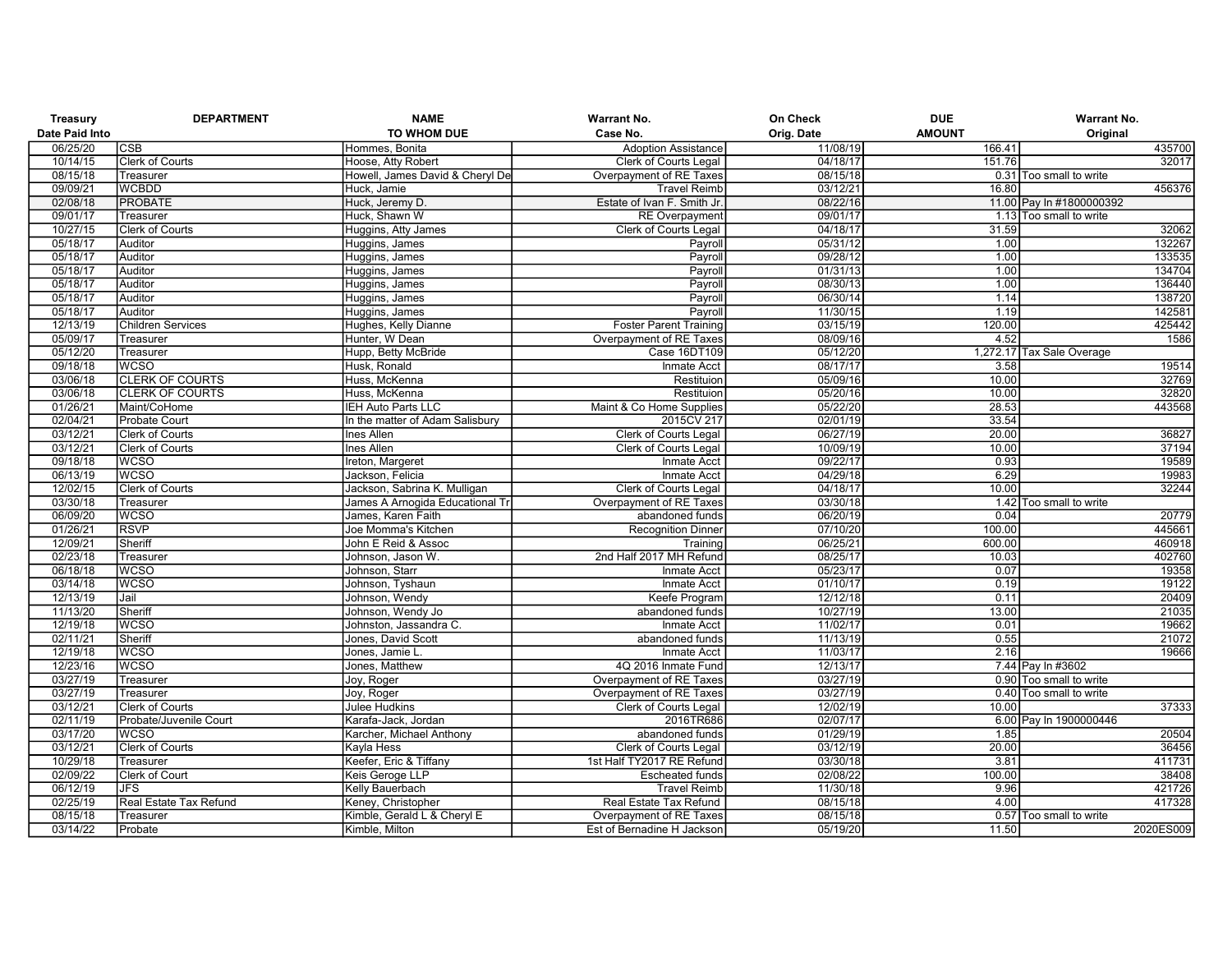| Treasury              | <b>DEPARTMENT</b>         | <b>NAME</b>                     | <b>Warrant No.</b>                    | On Check   | <b>DUE</b>    | <b>Warrant No.</b>         |
|-----------------------|---------------------------|---------------------------------|---------------------------------------|------------|---------------|----------------------------|
| <b>Date Paid Into</b> |                           | TO WHOM DUE                     | Case No.                              | Orig. Date | <b>AMOUNT</b> | Original                   |
| 02/25/21              | Treasurer                 | Kitts, Frank & Melissa          | 2nd Half TY 2019 RE Refund            | 08/28/20   | 3.86          | 447889                     |
| 05/09/17              | Treasurer                 | Kitts, Melissa A                | Overpayment of RE Taxes               | 05/10/16   | 21.74         | 1546                       |
| 11/13/15              | <b>Clerk of Courts</b>    | Klemenok, Atty Kimberly         | <b>Clerk of Courts Legal</b>          | 04/18/17   | 50.00         | 32161                      |
| 11/30/15              | <b>Clerk of Courts</b>    | Klemenok, Atty Kimberly         | Clerk of Courts Legal                 | 04/18/17   | 19.26         | 32205                      |
| 05/22/20              | Treasurer                 | Knight, Sarah                   | Case 19DT74                           | 05/22/20   |               | 12.85 Tax Sale Overage     |
| 3/23/2020             | Clerk of Courts/Treasurer | Knight, Sarah (Decd)            | Case 19DT000074                       | 3/23/2020  |               | 589.08 Foreclosure Surplus |
| 10/21/20              | Treasurer                 | Kraton Polymers US LLC          | 1st Half TY2019 RE Refund             | 04/02/20   | 89.74         | 441865                     |
| 02/25/19              | Real Estate Tax Refund    | Kuchta, Maura Trustee           | Real Estate Tax Refund                | 08/15/18   | 19.23         | 417330                     |
| 08/26/19              | Treasurer                 | Lang, Larry                     | Overpayment of RE Taxes               | 08/23/19   |               | 0.07 Too small to write    |
| 11/13/20              | Sheriff                   | Lanum, Arthur W                 | abandoned funds                       | 10/27/19   | 9.47          | 21036                      |
| 05/22/20              | Treasurer                 | Lashley, Paul H ET AL           | Case 19DT75                           | 05/22/20   |               | 20.05 Tax Sale Overage     |
| 3/23/2020             | Clerk of Courts/Treasurer | Lashley, Paul H. & Joanne M.    | Case 19DT000075                       | 3/23/2020  |               | 80.26 Foreclosure Surplus  |
| 01/24/20              | <b>JFS</b>                | Lass, Alisha                    | Reimb                                 | 07/05/19   | 8.57          | 430255                     |
| 02/25/21              | Treasurer                 | Laughery, Michael & Nancy       | 2nd Half TY 2019 RE Refund            | 08/28/20   | 11.96         | 447898                     |
| 05/31/17              | Board of Elections        | Layman, Barbara K               | <b>Election Day Pollworker</b>        | 11/22/16   | 10.00         | 392138                     |
| 12/12/16              | <b>WCSO</b>               | Lee. Lawrence                   | 4Q 2016 Inmate Fund                   | 12/13/17   |               | 0.26 Pay In #3602          |
| 02/25/19              | <b>Board of Elections</b> | Lenox, Jessica                  | Pollworker                            | 05/25/18   | 10.00         | 414021                     |
| 02/09/22              | Clerk of Court            | Lerner Sampson and Rothfuss     | <b>Escheated funds</b>                | 02/08/22   | 1,868.27      | 38424                      |
| 03/14/18              | <b>WCSO</b>               | Lightfritz, Austin              | Inmate Acct                           | 03/16/17   | 0.11          | 19230                      |
| 05/22/20              | Treasurer                 | Lohr, Patricia                  | Case 19DT78                           | 05/22/20   |               | 404.94 Tax Sale Overage    |
| 02/01/20              | Probate                   | Lorenz. Tammy                   | Case 2017ES323-Est of Rosella Hopkins | 02/15/18   | 2.00          | $\overline{0}$             |
| 11/13/20              | Sheriff                   | Losey, Gary L                   | abandoned funds                       | 10/27/19   | 1.62          | 21046                      |
| 09/12/19              | <b>WCSO</b>               | Losey, Nick                     | <b>Inmate Acct</b>                    | 09/20/18   | 2.68          | 20231                      |
| 05/09/17              | Treasurer                 | Love, Robert                    | Overpayment of RE Taxes               | 06/16/14   | 26.12         | 1130                       |
| 05/09/17              | Treasurer                 | Lowe, D S DM                    | Overpayment of RE Taxes               | 03/11/16   | 100.00        | 1430                       |
| 08/15/18              | Treasurer                 | Lowther, Linda K                | Overpayment of RE Taxes               | 08/15/18   |               | 1.00 Too small to write    |
| 06/09/20              | <b>WCSO</b>               | Loy, Larry Dean                 | abandoned funds                       | 04/26/19   | 2.05          | 20665                      |
| 11/13/20              | Sheriff                   | Lucas, Lindsey Marie            | abandoned funds                       | 09/25/19   | 37.05         | 20957                      |
| 09/18/18              | <b>WCSO</b>               | Lucas, Lorrie                   | Inmate Acct                           | 08/17/17   | 0.12          | 19515                      |
| 10/29/18              | Treasurer                 | Ludolph, Donnie L               | 1ST Half TY2018 MH Refund             | 03/30/18   | 36.00         | 411652                     |
| 02/25/19              | Real Estate Tax Refund    | Lynch, Barbara L                | Real Estate Tax Refund                | 08/15/18   | 10.00         | 417336                     |
| 06/12/19              | <b>WCBDD</b>              | Lynn A Corpman                  | Training                              | 11/21/18   | 40.00         | 421556                     |
| 02/11/20              | <b>Clerk of Courts</b>    | Mack, Anthony                   | Case 16CR41                           | 08/07/18   | 25.00         | 35582                      |
| 01/26/21              | JFS                       | Mahela J Mankins                | Graduate Incentive                    | 07/31/20   | 250.00        | 446552                     |
| 03/09/22              | Treasurer                 | Malcolm & Bonny Barber          | 2nd Half TY2020 Treas Overpay         | 09/01/21   | 18.58         | 463798                     |
| 06/15/17              | <b>WCSO</b>               | Marcum, Brandon                 | Abandoned Keefe Checks                | 05/23/17   | 0.22          | 18777                      |
| 01/26/21              | <b>Board of Elections</b> | Marianna Kroner                 | Pollworker Exp                        | 06/05/20   | 80.00         | 444334                     |
| 06/25/20              | Treasurer                 | Marietta Care LLC               | 1st Half TY2019 RE Refund             | 11/14/19   | 13,156.56     | 437445                     |
| 02/25/21              | Treasurer                 | <b>Marietta Land Properties</b> | 2nd Half TY 2019 RE Refund            | 08/28/20   | 946.40        | 447910                     |
| 04/24/18              | $\overline{\mathsf{JFS}}$ | Marietta Municipal Court        | <b>Check For Courts</b>               | 10/31/17   | 60.00         | 405557                     |
| 08/28/18              | <b>JFS</b>                | Marietta Municipal Court        | Coding                                | 11/09/17   | 67.00         | 405832                     |
| 08/28/18              | $\overline{\mathsf{JFS}}$ | Marietta Municipal Court        | <b>Court Fees</b>                     | 11/17/17   | 5.00          | 406118                     |
| 08/26/19              | Treasurer                 | Marks, William L & Cynthia B    | Overpayment of RE Taxes               | 08/23/19   |               | 0.03 Too small to write    |
| 09/14/17              | <b>WCSO</b>               | Marnhout, William               | Inmate Acct                           | 07/06/16   | 0.15          | 18830                      |
| 10/21/20              | Treasurer                 | Martin, Amos E & Wesley G       | 1st Half TY2019 RE Refund             | 04/02/20   | 422.60        | 441869                     |
| 11/02/16              | <b>WCSO</b>               | Martin, Isaac                   | 4Q 2016 Inmate Fund                   | 12/13/17   |               | 0.08 Pay In #3602          |
| 05/13/17              | Board of Elections        | Martin, Joan Clare              | <b>Election Day Pollworker</b>        | 11/22/16   | 121.50        | 392150                     |
| 08/26/19              | Treasurer                 | Masters, Robert & Linda         | Overpayment of RE Taxes               | 08/23/19   |               | 0.02 Too small to write    |
| 03/17/20              | <b>WCSO</b>               | Mauntel, Crystal Dawn           | abandoned funds                       | 02/07/19   | 1.13          | 20519                      |
| 08/28/18              | Treasurer                 | Mayle, Wendell G                | Overpayment of MH Taxes               | 08/28/18   |               | 1.46 Too small to write    |
| 03/06/18              | <b>CLERK OF COURTS</b>    | Mcarver, Mercedes Ashelev       | Deposit                               | 06/20/16   | 1.86          | 32904                      |
|                       |                           |                                 |                                       |            |               |                            |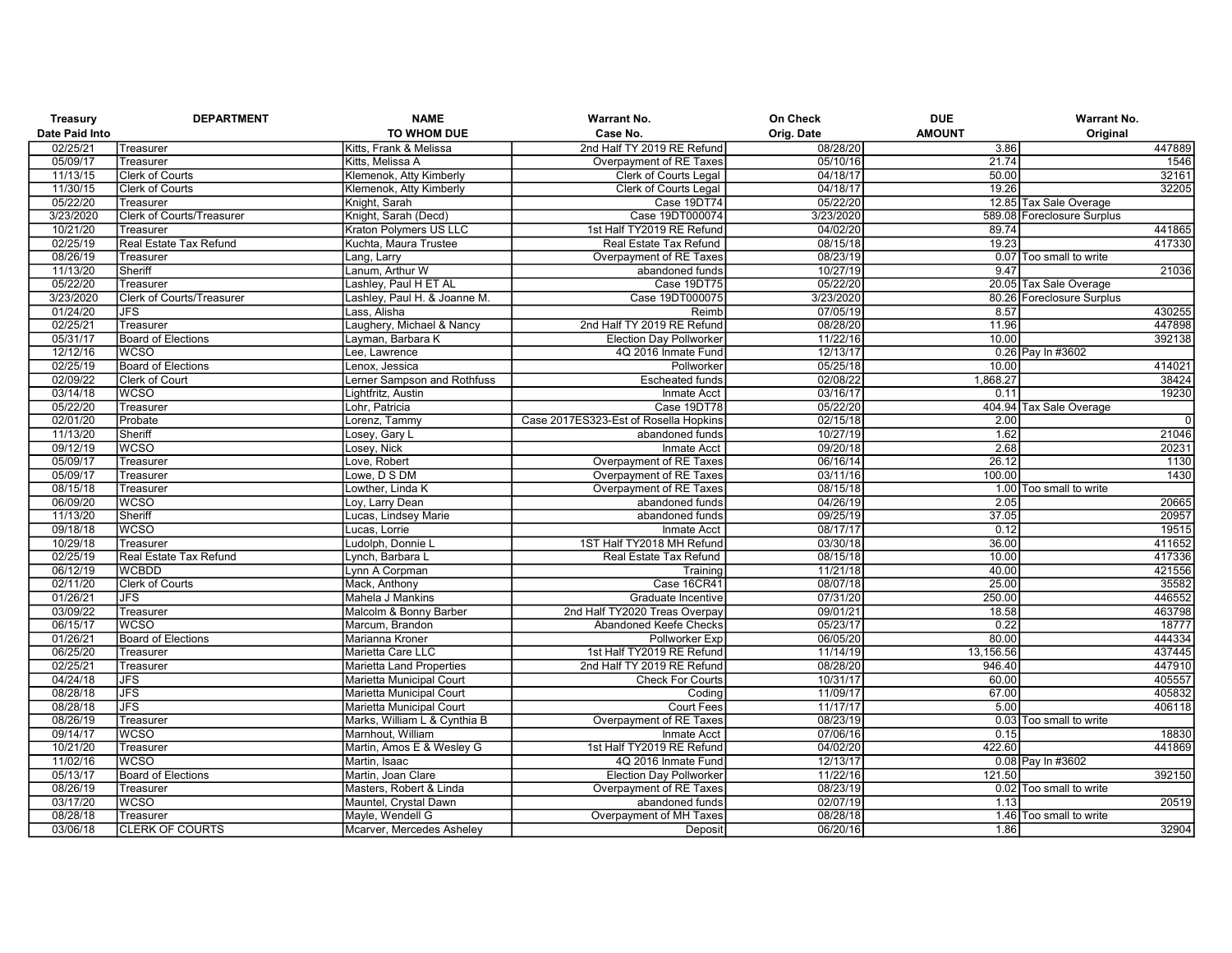| Treasury       | <b>DEPARTMENT</b>                | <b>NAME</b>                       | <b>Warrant No.</b>                     | On Check   | <b>DUE</b>    | <b>Warrant No.</b>           |
|----------------|----------------------------------|-----------------------------------|----------------------------------------|------------|---------------|------------------------------|
| Date Paid Into |                                  | TO WHOM DUE                       | Case No.                               | Orig. Date | <b>AMOUNT</b> | Original                     |
| 03/11/21       | <b>WCSO</b>                      | McDonald, Gurmellym               | abandoned funds                        | 03/22/20   | 10.00         | 21349                        |
| 03/09/22       | Treasurer                        | McElroy, Jeffrey Et Al            | 2nd Half TY2020 Treas Overpay          | 09/01/21   | 1,221.44      | 463848                       |
| 09/09/21       | <b>WCBHB</b>                     | McElroy, Justin Allen             | <b>MMH/OHP Transport</b>               | 02/12/21   | 150.00        | 455155                       |
| 11/13/20       | Sheriff                          | McIntyre, Mark A                  | abandoned funds                        | 10/27/19   | 24.75         | 21031                        |
| 02/11/20       | <b>Clerk of Courts</b>           | McKelvey, Atty Matthew            | Case 14FR84                            | 11/07/18   | 12.07         | 36001                        |
| 02/08/18       | <b>PROBATE</b>                   | McKim, Robert A.                  | <b>Estate of Janet Fogle McKim</b>     | 08/22/16   |               | 10.50 Pay In #1800000392     |
| 02/23/18       | Treasurer                        | McKim, Robert A.                  | 2nd Half RE Refund                     | 08/24/17   | 5.48          | 402636                       |
| 02/11/20       | <b>Clerk of Courts</b>           | McMahan, Tyler J                  | Case 16CR81                            | 02/27/18   | 25.00         | 34936                        |
| 01/20/15       | Clerk of Courts                  | <b>Meigs County Sheriff</b>       | Clerk of Courts Legal                  | 04/18/17   | 15.00         | 31147                        |
| 03/27/19       | Treasurer                        | Meiser-Smith, Angela & Smith, Jar | Overpayment of RE Taxes                | 03/27/19   |               | 1.28 Too small to write      |
| 04/27/20       | Treasurer                        | Melanie L Gerber & Cynthia        | 2nd Half TY2018 Refund                 | 08/26/19   | 3.00          | 432584                       |
| 03/30/18       | Treasurer                        | Melius, Daryl                     | Overpayment of RE Taxes                | 03/30/18   |               | 1.02 Too small to write      |
| 11/29/21       | Clerk of Courts                  | Melrose, Jon F et al              | Tax Sale Overage                       | 11/29/21   | 19,338.94     | Case 20DT201                 |
| 02/25/21       | Treasurer                        | Merckle, Luther & Betty           | 2nd Half TY 2019 RE Refund             | 08/28/20   | 8.70          | 447921                       |
| 02/01/20       | Probate                          | Michael, Hollie C. Jr.            | Case 2018ES346-Est of Martha S Michael | 09/13/18   | 3.00          | $\overline{0}$               |
| 11/13/20       | Sheriff                          | Mick, Chad E                      | abandoned funds                        | 10/27/19   | 1.96          | 21045                        |
| 02/09/22       | <b>Clerk of Court</b>            | Midland Credit Management         | <b>Escheated funds</b>                 | 02/08/22   | 44.55         | 37945                        |
| 11/13/20       | Sheriff                          | Miller, Dwayne Edward             | abandoned funds                        | 10/27/19   | 2.10          | 21043                        |
| 02/11/19       | Probate/Juvenile Court           | Miller, Kenneth W (Estate of Wilm | 2017ES504                              | 11/15/17   |               | 3.00 Pay In 1900000446       |
| 03/09/22       | Treasurer                        | Miner, Steve                      | 2nd Half TY2021 MH Stlmnt              | 09/07/21   | 7.15          | 464044                       |
| 10/29/18       | Treasurer                        | Mitchell, Luner L & Joy E         | 1st Half TY2017 RE Refund              | 03/30/18   | 6.72          | 411747                       |
| 09/18/18       | <b>WCSO</b>                      | Mitchell, William                 | Inmate Acct                            | 07/10/17   | 1.54          | 19436                        |
| 11/09/15       | Clerk of Courts                  | Modesitt, Becky                   | <b>Clerk of Courts Legal</b>           | 04/18/17   | 64.81         | 32140                        |
| 02/25/21       | Treasurer                        | Molvie, Gwendolen                 | 2nd Half TY 2019 RE Refund             | 08/28/20   | 5.76          | 447930                       |
| 12/06/17       | Treasurer                        | Monongahela Power Co              | 2nd Half RE Refund                     | 05/01/17   | 13.69         | 398032                       |
| 07/31/17       | Auditor                          | Moore, Tammy I                    | 1st Half 2016 RE Refund                | 01/25/17   | 16.82         | 394371                       |
| 05/09/17       | Treasurer                        | Morey, Sandra                     | Overpayment of RE Taxes                | 07/15/16   | 3.00          | 1593                         |
| 10/29/18       | Treasurer                        | Morgan, tommie C & William        | 1st Half TY2017 RE Refund              | 03/30/18   | 9.00          | 411749                       |
| 02/11/21       | Sheriff                          | Morgenstern, Chad Eric            | abandoned funds                        | 11/13/19   | 0.01          | 21070                        |
| 11/18/19       | <b>Common Pleas</b>              | Morrell, Gregory                  | Benef of Leonard Bayless Estate        | 11/18/19   |               | 41.59 Case 2017 ES 00576     |
| 11/18/19       | <b>Common Pleas</b>              | Morrell, Kimberly                 | <b>Benef of Leonard Bayless Estate</b> | 11/18/19   |               | 41.59 Case 2017 ES 00576     |
| 11/18/19       | <b>Common Pleas</b>              | Morrell, Louella                  | Benef of Leonard Bayless Estate        | 11/18/19   |               | 41.59 Case 2017 ES 00576     |
| 11/18/19       | <b>Common Pleas</b>              | Morrell, Phillip                  | Benef of Leonard Bayless Estate        | 11/18/19   |               | 41.59 Case 2017 ES 00576     |
| 11/18/19       | <b>Common Pleas</b>              | Morrell, Timothy                  | <b>Benef of Leonard Bayless Estate</b> | 11/18/19   |               | 41.59 Case 2017 ES 00576     |
| 02/03/15       | <b>Clerk of Courts</b>           | Morris, Peggy                     | Clerk of Courts Legal                  | 04/18/17   | 15.00         | 31186                        |
| 09/14/15       | <b>Clerk of Courts</b>           | Morrison, Douglas                 | Clerk of Courts Legal                  | 04/18/17   | 1.65          | 31863                        |
| 3/23/2020      | <b>Clerk of Courts/Treasurer</b> | Mueller, Harold                   | Case 19DT000081                        | 3/23/2020  |               | 20056.02 Foreclosure Surplus |
| 05/22/20       | Treasurer                        | Mufti, Muhammad D ET AL           | Case 19DT82                            | 05/22/20   |               | 105.95 Tax Sale Overage      |
| 3/23/2020      | <b>Clerk of Courts/Treasurer</b> | Mufti, Muhammad D.; Rashid, Abo   | Case 19DT000082                        | 3/23/2020  |               | 4591.11 Foreclosure Surplus  |
| 03/06/18       | <b>CLERK OF COURTS</b>           | Mugrage, Ricky                    | Restituion                             | 08/25/16   | 20.00         | 33124                        |
| 03/06/18       | <b>CLERK OF COURTS</b>           | Mugrage, Ricky                    | Restituion                             | 09/06/16   | 15.00         | 33182                        |
| 12/13/19       | Jail                             | Muntz, Joshua                     | Keefe Program                          | 11/07/18   | 0.15          | 20333                        |
| 04/16/19       | Treasurer                        | Murphy, John B Et Al              | Case 17DT000310                        | 04/12/19   |               | 54.67 Foreclosure Surplus    |
| 11/29/21       | <b>Clerk of Courts</b>           | Murphy, Robert E Jr et al         | Tax Sale Overage                       | 11/29/21   | 3,810.53      | Case 20DT202                 |
| 09/02/20       | Sheriff                          | Myers,, Matthew                   | abandoned funds                        | 10/27/19   | 2.15          | 21042                        |
| 02/25/19       | <b>Children Services</b>         | Naab, Jennifer                    | Reimbursement                          | 08/17/18   | 54.72         | 417129                       |
| 03/12/21       | Clerk of Courts                  | Nationwide Mutual Insurance       | <b>Clerk of Courts Legal</b>           | 09/10/19   | 80.00         | 37079                        |
| 02/25/19       | Real Estate Tax Refund           | Neal, Cheryl                      | Real Estate Tax Refund                 | 08/15/18   | 171.00        | 417346                       |
| 07/07/21       | <b>WCSO</b>                      | Nelson, Nicholas James            | abandoned funds                        | 05/08/20   | 0.10          | 21398                        |
| 02/25/21       | Treasurer                        | Newlen, Jessica                   | 2nd Half TY 2019 RE Refund             | 08/28/20   | 2.24          | 448083                       |
| 04/27/20       | Treasurer                        | Nichole M Berdine                 | 2nd Half TY2018 Refund                 | 08/26/19   | 3.00          | 432566                       |
|                |                                  |                                   |                                        |            |               |                              |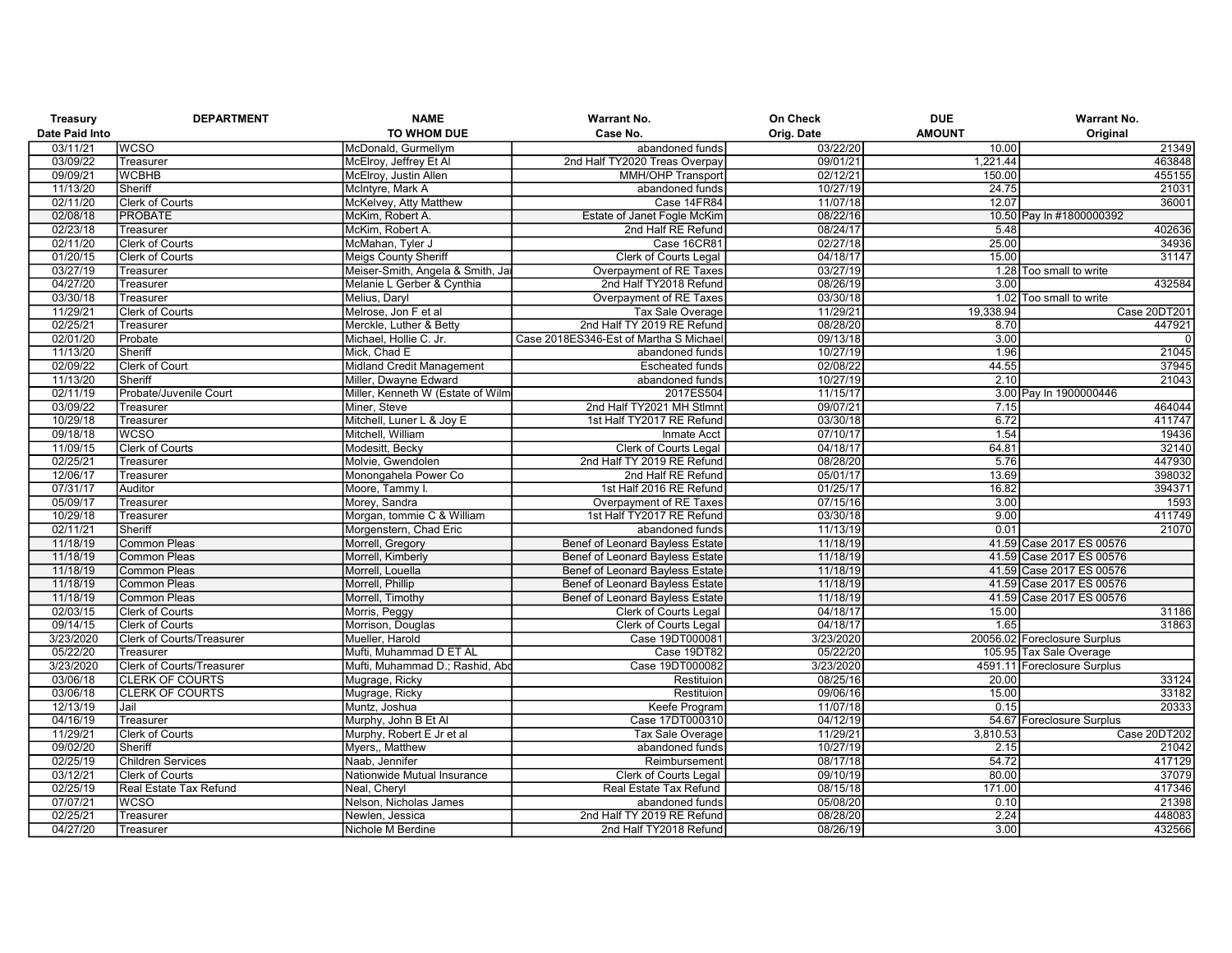| Treasury              | <b>DEPARTMENT</b>                                          | <b>NAME</b>                      | <b>Warrant No.</b>              | On Check   | <b>DUE</b>    | <b>Warrant No.</b>           |
|-----------------------|------------------------------------------------------------|----------------------------------|---------------------------------|------------|---------------|------------------------------|
| <b>Date Paid Into</b> |                                                            | TO WHOM DUE                      | Case No.                        | Orig. Date | <b>AMOUNT</b> | Original                     |
| 10/05/15              | <b>Clerk of Courts</b>                                     | Nichols, Brandy                  | <b>Clerk of Courts Legal</b>    | 04/18/17   | 50.00         | 31964                        |
| 09/12/19              | <b>WCSO</b>                                                | Nichols, Randall                 | Inmate Acct                     | 09/27/19   | 0.21          | 20239                        |
| 06/12/19              | County Home                                                | Nikola Blevins                   | Reimb Background Check          | 11/30/18   | 34.00         | 421862                       |
| 11/18/19              | <b>Common Pleas</b>                                        | Norris, Timothy                  | Benef of Leonard Bayless Estate | 11/18/19   |               | 29.71 Case 2017 ES 00576     |
| 02/25/19              | <b>Building Dept</b>                                       | Nourse Ford Lincoln Mercury      | <b>Car Repairs</b>              | 08/17/18   | 65.77         | 416993                       |
| 09/18/18              | <b>WCSO</b>                                                | Nutter, Jacob                    | <b>Inmate Acct</b>              | 07/14/17   | 4.18          | 19448                        |
| 03/06/18              | <b>CLERK OF COURTS</b>                                     | Ogden, Brian                     | Restituion                      | 04/07/16   | 5.00          | 32659                        |
| 10/21/20              | Treasurer                                                  | Owens, Pauline                   | 1st Half TY2020 MH Refund       | 01/17/20   | 20.90         | 438697                       |
| 08/15/18              | Treasurer                                                  | Oxbow Development Co Inc         | Overpayment of RE Taxes         | 08/15/18   |               | 1.90 Too small to write      |
| 12/19/18              | <b>WCSO</b>                                                | Parr, Meredith C.                | Inmate Acct                     | 10/31/17   | 0.25          | 19652                        |
| 02/08/18              | <b>PROBATE</b>                                             | Patterson, Alysha                | Adams, Alex (In the Matter Of)  | 09/14/16   |               | 5.76 Pay In #1800000392      |
| 03/27/19              | Treasurer                                                  | Patterson, Rachael               | Overpayment of RE Taxes         | 03/27/19   |               | 0.36 Too small to write      |
| 02/04/21              | <b>Probate Court</b>                                       | Paul Hott                        | 2018 NC 522                     | 05/10/19   | 1.00          |                              |
| 09/14/17              | <b>WCSO</b>                                                | Pauley, Nicole                   | <b>Inmate Acct</b>              | 09/26/16   | 0.29          | 18966                        |
| 03/14/22              | Probate                                                    | Peck, Bary                       | <b>Estate of Rosemary Peck</b>  | 12/16/20   | 8.00          | 2020ES388                    |
| 04/27/20              | <b>WCBHB</b>                                               | Pen Inc                          | <b>Recovery Day Banner</b>      | 08/09/19   | 72.00         | 431803                       |
| 02/19/19              | <b>Clerk of Courts</b>                                     | Peoples Bank                     | Clerk of Courts Legal           | 05/04/17   | 1,398.64      | 33946                        |
| 11/13/20              | Sheriff                                                    | Pierce, Scott Moore              | abandoned funds                 | 10/27/19   | 2.20          | 21041                        |
| 05/09/17              | Treasurer                                                  | Pierson, Deanna L                | Overpayment of RE Taxes         | 10/30/14   | 14.75         | 1186                         |
| 05/09/17              | Treasurer                                                  | Pierson, Deanna L                | Overpayment of RE Taxes         | 07/31/15   | 3.21          | 1338                         |
| 11/08/16              | <b>WCSO</b>                                                | Plaugher, Michael                | 4Q 2016 Inmate Fund             | 12/13/17   |               | 0.53 Pay In #3602            |
| 08/15/18              | Treasurer                                                  | Poling, Richard Hamilton & Shani | Overpayment of RE Taxes         | 08/15/18   |               | 0.59 Too small to write      |
| 02/25/21              | JFS                                                        | Pritchett, Ashley                | Incentive                       | 08/14/20   | 100.00        | 447066                       |
| 03/09/22              | Treasurer                                                  | Pryor, Corey                     | 2nd Half TY2021 MH Stlmnt       | 09/07/21   | 4.49          | 464045                       |
| 09/18/18              | <b>WCSO</b>                                                | Puckett, Angela                  | Inmate Acct                     | 09/05/17   | 0.29          | 19554                        |
| 07/07/21              | <b>WCSO</b>                                                | Pugh, James Tyrone               | abandoned funds                 | 07/08/20   | 7.98          | 21494                        |
| 02/11/20              | <b>Clerk of Courts</b>                                     | Pugh, John D                     | Case 18DS68                     | 05/23/18   | 3.82          | 35314                        |
| 02/11/20              | Clerk of Courts                                            | Queen, Carolyn                   | Case 17FR83                     | 10/29/18   | 59.50         | 35960                        |
| 08/28/18              | Treasurer                                                  | Ramage, Lorraine                 | Overpayment of MH Taxes         | 08/28/18   |               | 1.19 Too small to write      |
| 01/26/21              | Veterans                                                   | RC Caldwell LLC                  | <b>Vehicle Repairs</b>          | 05/22/20   | 361.38        | 443790                       |
| 02/01/20              | Juvenile Center                                            | Reed, Colton                     | Case 2017SP512-Burwell vs Reed  | 01/31/18   | 10.68         | $\overline{0}$               |
| 02/25/21              | Treasurer                                                  | Reese, Zachery & Brianna         | 2nd Half TY 2019 RE Refund      | 08/28/20   | 57.45         | 447966                       |
| 03/27/19              | Treasurer                                                  | Regal, James R & Caryn A         | Overpayment of RE Taxes         | 03/27/19   |               | 0.05 Too small to write      |
| 03/12/21              | <b>Clerk of Courts</b>                                     | <b>Reimer Law Office</b>         | Clerk of Courts Legal           | 01/31/19   | 5.00          | 36307                        |
| 11/16/15              | <b>Clerk of Courts</b>                                     | Rent-2-Own                       | Clerk of Courts Legal           | 04/18/17   | 25.00         | 32168                        |
|                       |                                                            |                                  | Restituion                      | 08/02/16   | 25.00         | 33058                        |
| 03/06/18<br>3/23/2020 | <b>CLERK OF COURTS</b><br><b>Clerk of Courts/Treasurer</b> | Rent-2-Own                       | Case 19DT000085                 | 3/23/2020  |               | 16572.68 Foreclosure Surplus |
|                       |                                                            | Reyes, Charles                   | Case 19DT85                     | 05/22/20   |               |                              |
| 05/22/20              | Treasurer                                                  | Reyes, Charles                   |                                 |            |               | 29.45 Tax Sale Overage       |
| 11/18/21              | <b>WCSO</b>                                                | Reynolds, Brent                  | abandoned funds                 | 11/10/20   | 1.18          | 21668                        |
| 12/13/19              | JAIL                                                       | Rhodes, Dustin                   | Keefe Program                   | 10/09/18   | 5.00          | 20267                        |
| 04/27/20              | Treasurer                                                  | <b>Richard Lowell Williams</b>   | 2nd Half TY2018 Refund          | 08/26/19   | 12.57         | 432642                       |
| 05/27/21              | <b>CSB</b>                                                 | Richards, Michelle               | <b>Adoption Subsidy</b>         | 11/20/20   | 15.39         | 451392                       |
| 12/09/21              | <b>CSB</b>                                                 | Richards, Michelle               | <b>Adoption Assistance</b>      | 06/18/21   | 15.08         | 460643                       |
| 12/13/19              | <b>JFS</b>                                                 | Ridgway, Chad                    | <b>Employee Travel</b>          | 06/14/19   | 88.32         | 429398                       |
| 03/11/21              | <b>WCSO</b>                                                | Riley, Dustin Ray                | abandoned funds                 | 03/22/20   | 7.83          | 21353                        |
| 08/26/19              | Treasurer                                                  | Robison, Christine               | Overpayment of RE Taxes         | 08/23/19   |               | 0.01 Too small to write      |
| 04/18/17              | Real Estate Tax Refund                                     | Roe, Carrie J                    | Real Estate Tax Refund          | 04/18/17   |               | 0.34 Too small to write      |
| 09/23/15              | <b>Clerk of Courts</b>                                     | Roman, Attorney Kirk             | Clerk of Courts Legal           | 04/18/17   | 60.00         | 31887                        |
| 04/27/20              | Treasurer                                                  | Ronald D Frame Et Al             | 2nd Half TY2018 Refund          | 08/26/19   | 16.35         | 432582                       |
| 04/27/20              | Treasurer                                                  | Ronald W Kerns & Raymond         | 2nd Half TY2018 Refund          | 08/26/19   | 2.40          | 432595                       |
| 02/25/21              | <b>JFS</b>                                                 | Root, Ethan Alexander            | Incentive                       | 08/07/20   | 100.00        | 446786                       |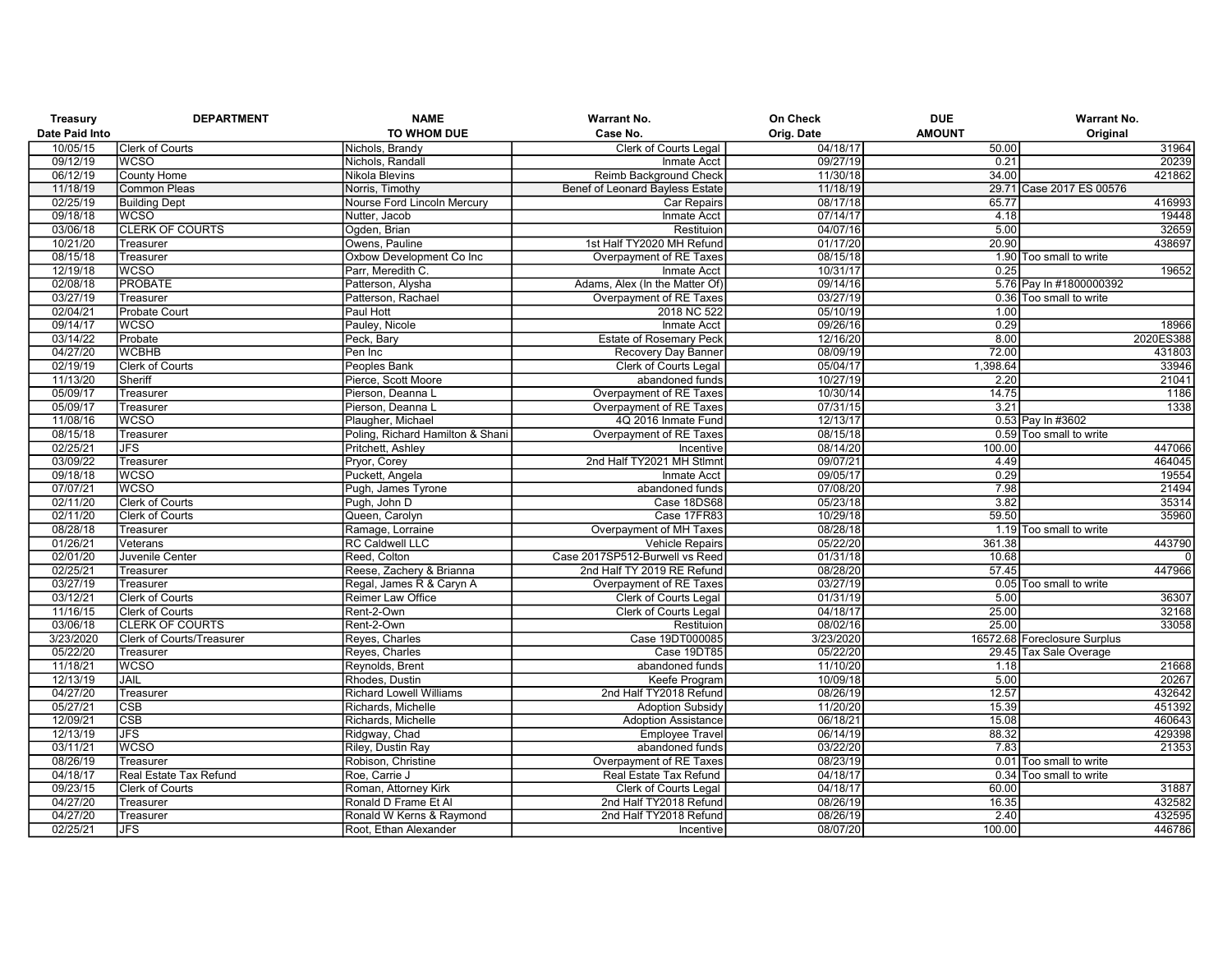| Treasury              | <b>DEPARTMENT</b>      | <b>NAME</b>                          | <b>Warrant No.</b>                     | On Check   | <b>DUE</b>    | <b>Warrant No.</b>                 |
|-----------------------|------------------------|--------------------------------------|----------------------------------------|------------|---------------|------------------------------------|
| <b>Date Paid Into</b> |                        | TO WHOM DUE                          | Case No.                               | Orig. Date | <b>AMOUNT</b> | Original                           |
| 11/29/21              | <b>Clerk of Courts</b> | Rosanna K Thomas LLC                 | Tax Sale Overage                       | 11/29/21   | 129.55        | Case 20DT196                       |
| 12/03/21              | Clerk of Courts        | Rosanna K. Thomas LLC                | Tax Sale Overage                       | 12/03/21   | 26.68         | Case 20DT196                       |
| 09/12/19              | <b>WCSO</b>            | Rose, Megan                          | <b>Inmate Acct</b>                     | 07/24/18   | 11.00         | 20146                              |
| 04/28/17              | <b>WCBDD</b>           | Roux, Alysia                         | <b>FRS</b>                             | 09/23/16   | 117.13        | 389396                             |
| 02/25/21              | Treasurer              | Rubel, Glenda Mae Trustee            | 2nd Half TY 2019 RE Refund             | 08/28/20   | 22.34         | 447972                             |
| 08/17/15              | <b>Clerk of Courts</b> | Rushing, James & Linda               | <b>Clerk of Courts Legal</b>           | 04/18/17   | 43.55         | 31782                              |
| 12/24/15              | <b>Clerk of Courts</b> | Rushing, James & Linda               | Clerk of Courts Legal                  | 04/18/17   | 50.00         | 32317                              |
| 02/19/19              | <b>Clerk of Courts</b> | Rushing, James & Linda               | <b>Clerk of Courts Legal</b>           | 01/10/17   | 100.36        | 33590                              |
| 02/19/19              | <b>Clerk of Courts</b> | Rushing, James & Linda               | Clerk of Courts Legal                  | 10/13/17   | 40.00         | 34443                              |
| 01/26/21              | <b>WCBDD</b>           | Ryan L Ebra                          | PS Tuition Refund                      | 05/29/20   | 55.00         | 444047                             |
| 02/11/20              | Clerk of Courts        | Saboley, Andrew Allen                | Case 02DC177                           | 03/05/18   | 9.60          | 34961                              |
| 01/26/21              | Auditor                | Sabrina Buchanan                     | <b>Unclaimed Check Reissue</b>         | 05/08/20   | 137.65        | 443231                             |
| 07/23/21              | <b>Probate Court</b>   | Salamonsen, Tanya J.                 | Benef of Est of Mark Patrick Hayes     | 07/20/21   | 3,197.90      | Case No. 2018ES00273               |
| 07/23/21              | <b>Probate Court</b>   | Salamonsen, Toby L.                  | Benef of Est of Mark Patrick Hayes     | 07/20/21   | 3,197.90      | Case No. 2018ES00273               |
| 07/07/21              | <b>WCSO</b>            | Salomon, Lora Lynn                   | abandoned funds                        | 07/08/20   | 20.00         | 21495                              |
| 02/11/20              | <b>Clerk of Courts</b> | Sampe, Amanda                        | Case 09CR98                            | 12/28/18   | 10.00         | 36192                              |
| 08/15/18              | Treasurer              | Sampson, Shane L & Brenda K          | Overpayment of RE Taxes                | 08/15/18   |               | 0.01 Too small to write            |
| 01/26/21              | Juvenile Center        | Sarah Wiggins                        | <b>Gas Reimbursement</b>               | 07/31/20   | 8.25          | 446598                             |
| 03/31/14              | <b>Probate Court</b>   | Sargent, Mark                        | Estate of Alice Sargent 13 ES 00288    | 03/28/14   |               | 17.94 Teresa Hamrick, Adminstrator |
| 08/26/19              | Treasurer              | Sarver, David & Carol                | Overpayment of RE Taxes                | 08/23/19   |               | 0.97 Too small to write            |
| 02/25/19              | Real Estate Tax Refund | Satterfield, James & Chalon          | Real Estate Tax Refund                 | 08/15/18   | 14.55         | 417359                             |
| 04/18/17              | Real Estate Tax Refund | Schafer, Terry L & Karolyn A         | Real Estate Tax Refund                 | 04/18/17   |               | 0.36 Too small to write            |
| 08/15/18              | Treasurer              | Schilling, Marie                     | Overpayment of RE Taxes                | 08/15/18   |               | 0.02 Too small to write            |
| 09/14/20              | Sheriff                | Schoolcraft, Zachary Phillip         | abandoned funds                        | 08/19/19   | 0.17          | 20871                              |
| 02/01/20              | Juvenile Center        | Schwaigert                           | ise 2006CV225 Matter of Harmony Hughes | 12/18/18   | 14.47         | $\overline{0}$                     |
| 05/09/17              | Treasurer              | Schwendeman, William                 | Overpayment of RE Taxes                | 03/15/16   | 9.55          | 1470                               |
| 10/29/18              | Treasurer              | Scott, Sylvia                        | 1st Half TY2017 RE Refund              | 03/30/18   | 10.44         | 411761                             |
| 02/08/18              | <b>PROBATE</b>         | Self, Daulton                        | Estate of Kevin S. Self                | 08/24/16   |               | 4.02 Pay In #1800000392            |
| 10/17/16              | <b>WCSO</b>            | Senften, Tana                        | 4Q 2016 Inmate Fund                    | 12/13/17   |               | 1.00 Pay In #3602                  |
| 12/19/18              | <b>WCSO</b>            | Shaffer, Johnny K.                   | Inmate Acct                            | 11/01/17   | 0.09          | 19661                              |
| 03/12/21              | Clerk of Courts        | Shawn Carpenter                      | Clerk of Courts Legal                  | 09/09/19   | 25.00         | 36669                              |
| 07/07/21              | <b>WCSO</b>            | Sheets, Joshua Wayne                 | abandoned funds                        | 05/22/20   | 0.52          | 21415                              |
| 05/09/17              | Treasurer              | <b>Shellpoint Mortgage Servicing</b> | Overpayment of RE Taxes                | 08/20/15   | 44.60         | 1372                               |
| 05/09/17              | Treasurer              | Shindledecker, Larry P               | Overpayment of RE Taxes                | 02/03/17   | 6.00          | 1646                               |
| 02/04/21              | Probate Court          | Shyanne Ashcraft                     | 2019 AD 012                            | 10/09/19   | 4.00          |                                    |
| 08/15/18              | Treasurer              | Sickles, Muriel A                    | Overpayment of RE Taxes                | 08/15/18   |               | 0.02 Too small to write            |
| 09/14/17              | <b>WCSO</b>            | Sidel, Mary                          | Inmate Acct                            | 08/18/16   | 0.66          | 18903                              |
| 02/11/20              | Clerk of Courts        | Simmons, Nathan P                    | <b>Case 16CR182</b>                    | 07/13/18   | 167.35        | 35472                              |
| 09/14/20              | Sheriff                | Skinner, Joshua Franklin             | abandoned funds                        | 08/08//19  | 2.93          | 20844                              |
| 02/25/21              | Treasurer              | Skinner, Mary J                      | 2nd Half TY 2019 RE Refund             | 08/28/20   | 2.98          | 448088                             |
| 03/11/21              | <b>WCSO</b>            | Slater, Dustin Wayne                 | abandoned funds                        | 03/22/20   | 1.01          | 21351                              |
| 09/14/20              | Sheriff                | Slone, Jennifer                      | abandoned funds                        | 07/01/19   | 0.17          | 20795                              |
| 05/12/20              | Treasurer              | Sloter, Christina                    | Case 16DT110                           | 05/12/20   |               | 55.82 Tax Sale Overage             |
| 05/09/17              | Treasurer              | Smith Stylecrete & Construction      | Overpayment of RE Taxes                | 08/15/16   | 33.10         | 1604                               |
| 02/25/21              | Treasurer              | Smith, Edwin & Jenny                 | 2nd Half TY 2019 RE Refund             | 08/28/20   | 64.06         | 448089                             |
| 02/25/19              | <b>WCBHB</b>           | Smith, Kimberly                      | Reimbursement                          | 05/25/18   | 66.11         | 413831                             |
| 02/19/19              | <b>Clerk of Courts</b> | Smith, Lincoln Tyler                 | <b>Clerk of Courts Legal</b>           | 07/03/17   | 4.62          | 34137                              |
| 04/24/19              | Treasurer              | Smith, Rebecca E & John              | 1st Half TY2018 RE Refund              | 09/18/18   | 6.98          | 418871                             |
| 09/18/18              | <b>WCSO</b>            | Snider, Jeffrey                      | Inmate Acct                            | 07/09/17   | 0.16          | 19428                              |
| 02/23/18              | Treasurer              | Snider, Lewyer Leroy                 | 2nd Half 2017 MH Refund                | 08/25/17   | 252.76        | 402764                             |
| 02/11/20              | <b>Clerk of Courts</b> | Snider, Sheldon                      | Case 18DS183                           | 10/05/18   | 1.00          | 35865                              |
|                       |                        |                                      |                                        |            |               |                                    |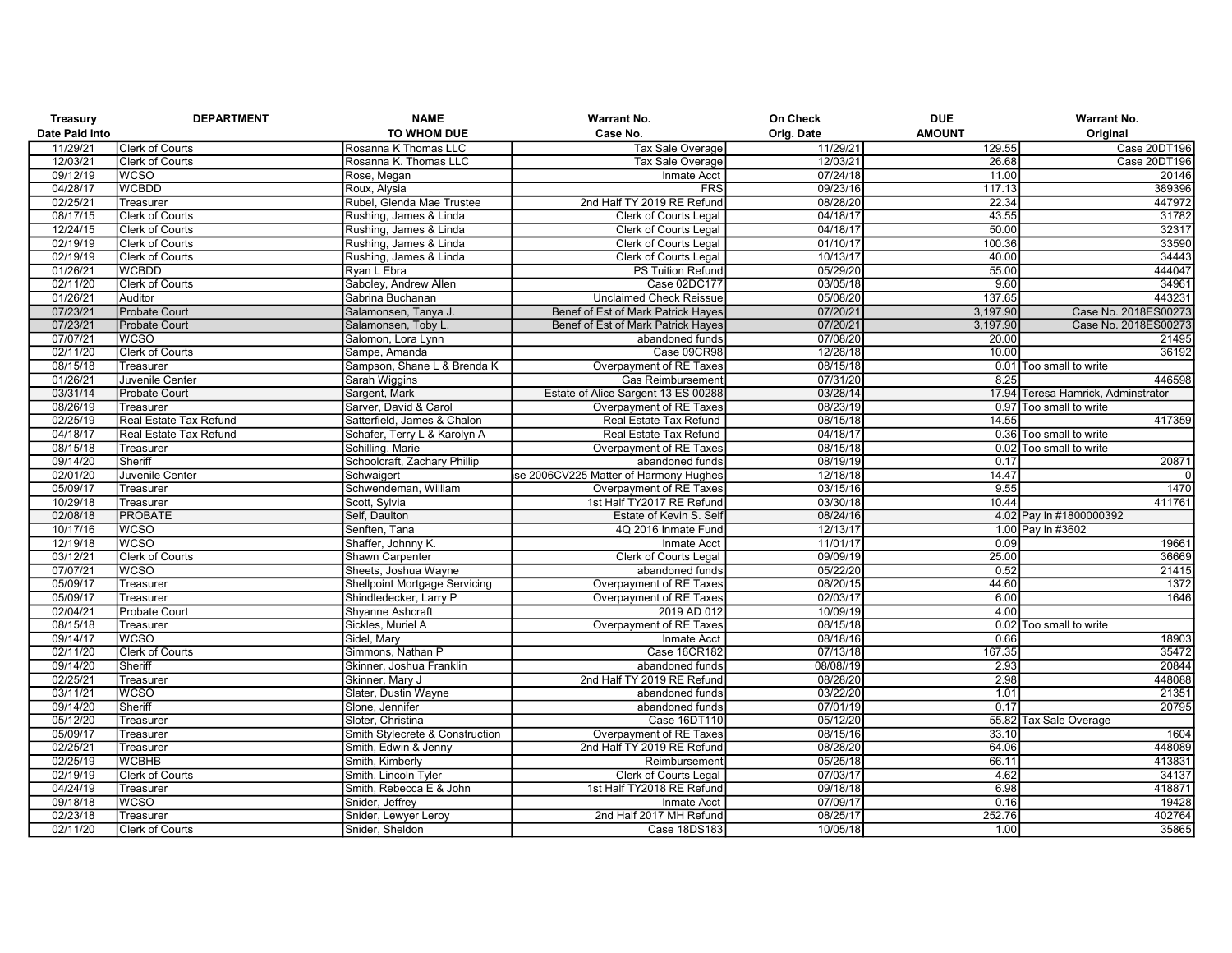| Treasury             | <b>DEPARTMENT</b>                | <b>NAME</b>                                    | <b>Warrant No.</b>                                    | On Check             | <b>DUE</b>    | Warrant No.                  |
|----------------------|----------------------------------|------------------------------------------------|-------------------------------------------------------|----------------------|---------------|------------------------------|
| Date Paid Into       |                                  | TO WHOM DUE                                    | Case No.                                              | Orig. Date           | <b>AMOUNT</b> | Original                     |
| 02/11/21             | Sheriff                          | Snider, Stephen Matthew                        | abandoned funds                                       | 02/05/20             | 6.18          | 21242                        |
| 02/25/21             | Treasurer                        | Snow, Todd E                                   | 2nd Half TY 2019 RE Refund                            | 08/28/20             | 4.50          | 447991                       |
| 11/13/20             | Sheriff                          | Solomon, Stephon J                             | abandoned funds                                       | 10/27/19             | 2.30          | 21039                        |
| 10/05/15             | Clerk of Courts                  | Somerville, Christina M                        | Clerk of Courts Legal                                 | 04/18/17             | 79.27         | 31965                        |
| 02/25/21             | Treasurer                        | Spence, Tyler & Jennifer                       | 2nd Half TY 2019 RE Refund                            | 08/28/20             | 37.81         | 447993                       |
| 02/11/19             | Probate/Juvenile Court           | Spurlock, Dusti A                              | 2017NC079                                             | 05/11/17             |               | 6.00 Pay In 1900000446       |
| 05/22/20             | Treasurer                        | Stanley, William M.                            | Case 19DT87                                           | 05/22/20             |               | 18.70 Tax Sale Overage       |
| 3/23/2020            | <b>Clerk of Courts/Treasurer</b> | Stanley, William M. (Decd)                     | Case 19DT000087                                       | 3/23/2020            |               | 140.91 Foreclosure Surplus   |
| 02/01/20             | Juvenile Center                  | Starcher, Sean                                 | ase 2018CV082-Matter of Sophia Starcher               | 05/29/18             | 3.94          | $\overline{0}$               |
| 08/26/19             | Treasurer                        | <b>Steve Enterprises LLC</b>                   | Overpayment of RE Taxes                               | 08/23/19             |               | 1.54 Too small to write      |
| 02/23/18             | Treasurer                        | Stewart, Frank & Kathy                         | 2nd Half RE Refund                                    | 08/24/17             | 10.99         | 402671                       |
| 11/13/20             | Sheriff                          | Stewart, Michael Shawn                         | abandoned funds                                       | 10/03/19             | 3.27          | 20979                        |
| 09/14/17             | <b>WCSO</b>                      | Stilwell, Rachel                               | Inmate Acct                                           | 09/12/16             | 0.08          | 18944                        |
| 3/23/2020            | <b>Clerk of Courts/Treasurer</b> | Stollar, Ted                                   | Case 19DT000088                                       | 3/23/2020            |               | 67.71 Foreclosure Surplus    |
| 05/22/20             | Treasurer                        | Stollar, Ted ET AL                             | Case 19DT88                                           | 05/22/20             |               | 158.65 Tax Sale Overage      |
| 12/13/19             | <b>JFS</b>                       | Strahler, Shawn                                | Graduate Incentive                                    | 05/17/19             | 250.00        | 428721                       |
| 08/15/18             | Treasurer                        | Stump, Kevin Gilbert Et Al                     | Overpayment of RE Taxes                               | 08/15/18             |               | 0.69 Too small to write      |
| 08/26/19             | Treasurer                        | Stump, Kevin Gilbert Et Al                     | Overpayment of RE Taxes                               | 08/23/19             |               | 0.22 Too small to write      |
| 09/09/21             | Treasurer                        | <b>Sunfish Properties</b>                      | 1st Half TY2021 MH Refund                             | 06/05/45             | 139.32        | 454884                       |
| 11/18/21             | <b>WCSO</b>                      | Sweat, Garrett Todd                            | abandoned funds                                       | 10/07/20             | 1.70          | 21610                        |
| 05/09/17             | Treasurer                        | Tabler, Shirley                                | Overpayment of RE Taxes                               | 03/18/16             | 4.60          | 1506                         |
| 12/09/21             | Treasurer                        | <b>Tackett, Shirley</b>                        | 1st Half TY2021 MH Refund                             | 04/02/21             | 21.63         | 457316                       |
| 03/27/19             | Treasurer                        | Tajon Inc A Del Corp c/o Smith Tro             | Overpayment of RE Taxes                               | 03/27/19             |               | 0.68 Too small to write      |
| 06/12/19             | <b>WCBDD</b>                     | Tamela Kay Offenberger                         | Reimbursement                                         | 11/30/18             | 10.00         | 421837                       |
| 04/24/19             | Juvenile Center                  | Tappel, Dr. Edward D.O.                        | <b>Sept Physician Service</b>                         | 10/19/18             | 1,250.00      | 419805                       |
| 03/14/18             | <b>WCSO</b>                      | Taylor, Joshua                                 | <b>Inmate Acct</b>                                    | 03/26/17             | 2.40          | 19255                        |
| 03/11/21             | <b>WCSO</b>                      | Thacker, Mason Corey                           | abandoned funds                                       | 03/22/20             | 1.79          | 21352                        |
| 03/12/21             | Clerk of Courts                  | Thomas Longfellow                              | <b>Clerk of Courts Legal</b>                          | 09/23/19             | 44.20         | 37139                        |
| 02/08/18             | <b>PROBATE</b>                   | Thomas, Hersel II                              | Estate of Hersel Thomas                               | 07/20/16             |               | 13.00 Pay In #1800000392     |
| 02/25/21             | Treasurer                        | Thomas, Teresa W Et Al0                        | 2nd Half TY 2019 RE Refund                            | 08/28/20             | 13.34         | 448016                       |
| 03/06/18             | <b>CLERK OF COURTS</b>           | Thompson, Denise                               | <b>Bail Bond Surcharge</b>                            | 10/28/16             | 25.00         | 33352                        |
| 03/06/18             | <b>CLERK OF COURTS</b>           | Thompson, Denise                               | <b>Bail Bond Surcharge</b>                            | 11/02/16             | 25.00         | 33376                        |
| 08/28/18             | Treasurer                        | Thompson, Robert                               | Overpayment of MH Taxes                               | 08/28/18             |               | 0.01 Too small to write      |
| 10/27/21             | Probate                          | Thompson, Stephanie J                          | Est of James Fred Reynolds Case 20ES27                | 10/27/21             | 4,622.81      | Case No. 20ES27              |
| 01/13/22             | <b>Probate Court</b>             | Thompson, Stephanie J.                         | <b>Estate of James Fred Reynolds</b>                  | 01/13/22             |               | 38.00 Case No. 2020 ES 00027 |
| 03/30/18             | Treasurer                        | Thompson, William H III & Julie                | Overpayment of RE Taxes                               | 03/30/18             |               | 1.71 Too small to write      |
| 01/13/22             | Jail                             | Thorla, Robert Jr Ernest                       | Chase Inmate Account                                  | 01/27/21             | 0.16          | 21785                        |
| 05/09/17             | Treasurer                        | Thornburg, Doris                               | Overpayment of RE Taxes                               | 02/01/16             | 3.00          | 1401                         |
| 03/14/22             | Probate                          | Thornton, Mary                                 | <b>Estate of Louis Thornton</b>                       | 09/16/20             | 8.00          | 2020ES389                    |
| 02/04/21             | <b>Probate Court</b>             | Tobias Lent(Ryan Lent)                         | 2018 CV 567                                           | 02/11/19             | 9.06          |                              |
| 11/13/20             | Sheriff                          | Townsend, Kaitlyn Dawn                         | abandoned funds                                       | 10/27/19             | 1.80          | 21047                        |
| 08/28/18             | Treasurer                        | Treadway, Janet L & Norman Dav                 | Overpayment of MH Taxes                               | 08/28/18             |               | 0.75 Too small to write      |
| 03/09/22             | Auditor                          | Treasurer State of Ohio                        | 6/3/21-7/31/21 Cigarette License                      | 08/05/21             | 63.22         | 462670                       |
| 06/27/17             | Probate                          | Turner, Ted Beneficiary of Estate              | Case 2014ES00237                                      | 06/27/17             |               | 786.93 Pay In 1700001886     |
| 03/09/22             | Health                           | Tweedy, Austin                                 | June/July Mileage Reimb                               | 08/13/21             | 6.72          | 463012                       |
|                      | <b>WCSO</b>                      |                                                |                                                       |                      | 22.09         | 20144                        |
| 09/12/19             |                                  | Umphries Jr., William                          | Inmate Acct                                           | 07/23/18             | 254.80        | 408480                       |
| 08/28/18<br>02/25/21 | Health                           | <b>Upp Technology</b><br><b>Uselton, Ricky</b> | <b>Billing Software</b><br>2nd Half TY 2019 RE Refund | 01/12/18<br>08/28/20 | 3.24          | 448093                       |
|                      | Treasurer                        |                                                |                                                       |                      |               |                              |
| 02/23/18             | Treasurer                        | VanFossen, Richard A                           | 2nd Half 2017 MH Refund                               | 08/25/17             | 18.55         | 402768                       |
| 06/18/18             | <b>WCSO</b>                      | Vanhorn, Tevon                                 | Inmate Acct                                           | 06/19/17             | 0.34          | 19400                        |
| 08/15/18             | Treasurer                        | Venham, Mark T                                 | Overpayment of RE Taxes                               | 08/15/18             |               | 0.15 Too small to write      |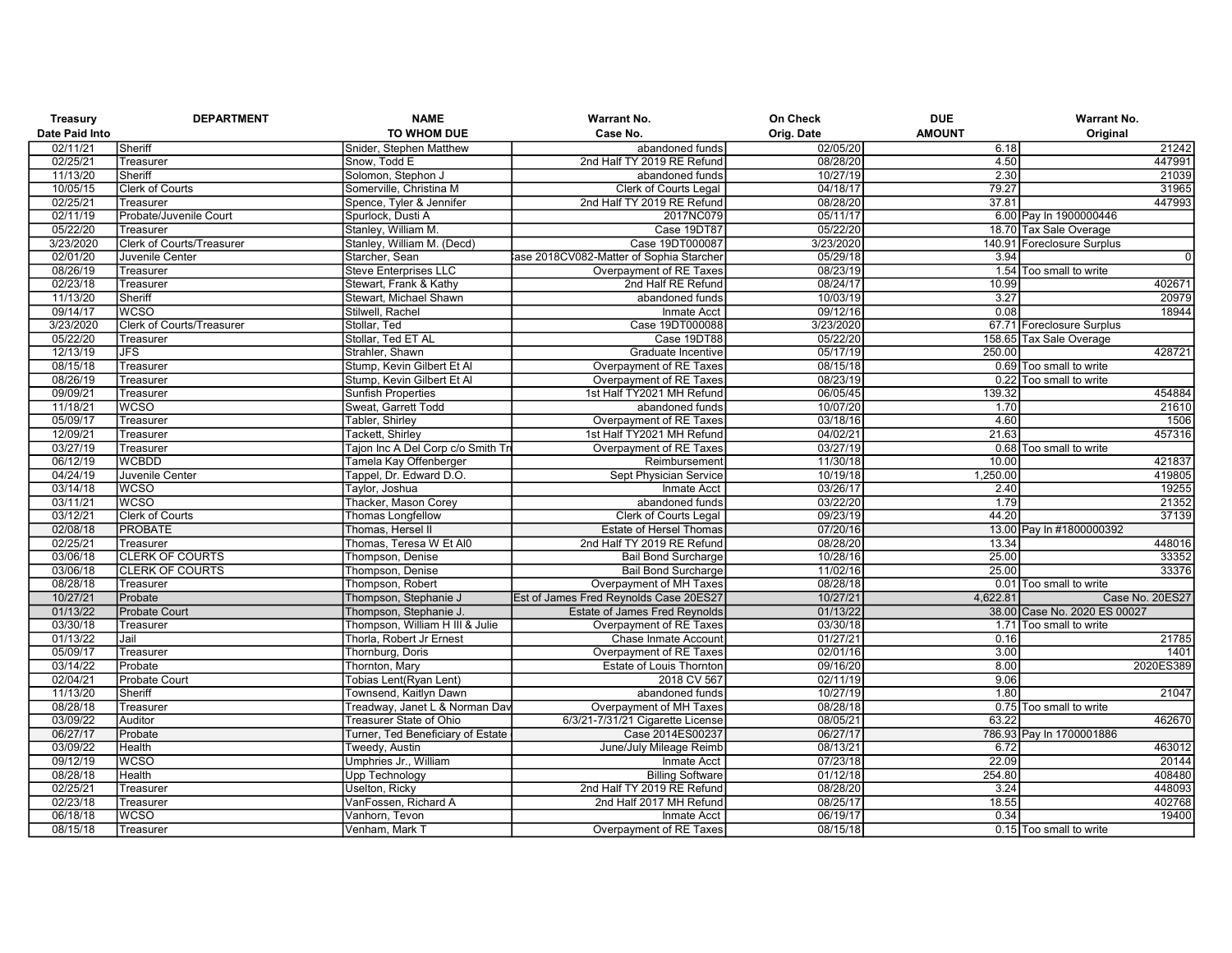| Treasury       | <b>DEPARTMENT</b>         | <b>NAME</b>                    | <b>Warrant No.</b>                     | On Check   | <b>DUE</b>    | Warrant No.                |
|----------------|---------------------------|--------------------------------|----------------------------------------|------------|---------------|----------------------------|
| Date Paid Into |                           | TO WHOM DUE                    | Case No.                               | Orig. Date | <b>AMOUNT</b> | Original                   |
| 05/18/17       | Auditor                   | Venham, Tessa                  | Payroll                                | 10/16/15   | 19.70         | 142232                     |
| 06/29/17       | <b>CSB</b>                | Venture Gain Inc               | <b>Clothing Voucher</b>                | 12/21/16   | 450.00        | 393270                     |
| 02/24/15       | <b>Clerk of Courts</b>    | Vessels, Attorney Ethan        | <b>Clerk of Courts Legal</b>           | 04/18/17   | 132.90        | 31241                      |
| 02/25/21       | Treasurer                 | Wagner, Brian K                | 2nd Half TY 2019 RE Refund             | 08/28/20   | 4.36          | 448025                     |
| 11/29/21       | Clerk of Courts           | Wagner, Kathy L                | Tax Sale Overage                       | 11/29/21   | 1,807.39      | Case 20DT199               |
| 03/27/19       | Treasurer                 | Waldron, Thomas F & Betty L    | Overpayment of RE Taxes                | 03/27/19   |               | 1.00 Too small to write    |
| 11/13/20       | Sheriff                   | Walker, Charles Edw            | abandoned funds                        | 10/27/19   | 5.00          | 21038                      |
| 09/09/21       | Veterans                  | <b>Walker, Wesley</b>          | <b>Oct/Nov Rent Lovell</b>             | 01/29/21   | 800.00        | 454596                     |
| 03/14/18       | <b>WCSO</b>               | Wamsley,Lloyd                  | Inmate Acct                            | 03/29/17   | 0.11          | 19261                      |
| 02/01/20       | Probate                   | Ward, Gary D. Jr.              | Case 2018ES327-Est of Beverly J Ward   | 08/15/18   | 14.00         | $\mathbf 0$                |
| 03/09/22       | Treasurer                 | Ward, Sue                      | 2nd Half TY2021 MH Stlmnt              | 09/07/21   | 9.63          | 464051                     |
| 12/13/19       | Juvenile Center           | Ware, Christopher              | <b>Meal Reimbursement</b>              | 05/10/19   | 8.57          | 428099                     |
| 02/25/19       | Real Estate Tax Refund    | Warren, Joseph D & Tandem      | Real Estate Tax Refund                 | 08/15/18   | 48.53         | 417374                     |
| 04/28/17       | Probate/Juvenile Court    | Warren, Zachary A              | Reimbursement                          | 10/07/16   | 8.50          | 389874                     |
| 10/29/18       | Treasurer                 | Waterman, Robert V             | 1st Half TY2017 RE Refund              | 03/30/18   | 238.30        | 411773                     |
| 12/13/19       | Auditor                   | Watertown Volunteer Fire       | Replacement of Unclaimed Ck 392013     | 06/14/19   | 50.00         | 429431                     |
| 09/18/18       | <b>WCSO</b>               | Waugh, Sharon                  | <b>Inmate Acct</b>                     | 08/03/17   | 0.30          | 19494                      |
| 05/09/17       | Treasurer                 | Weaver, Harold A               | Overpayment of RE Taxes                | 07/08/14   | 4.46          | 1134                       |
| 02/25/21       | Treasurer                 | Weddle, Teresa L               | 2nd Half TY 2019 RE Refund             | 08/28/20   | 33.50         | 448036                     |
| 08/15/18       | Treasurer                 | Weinstock, Blaine A & Dulcia E | Overpayment of RE Taxes                | 08/15/18   |               | 0.02 Too small to write    |
| 03/14/22       | Probate                   | Weis, Karen D                  | 2014MS463                              | 01/06/20   | 2.00          |                            |
| 09/18/18       | <b>WCSO</b>               | Wells, Victor                  | <b>Inmate Acct</b>                     | 08/25/17   | 0.05          | 19535                      |
| 05/09/17       | Treasurer                 | WesBanco Inc                   | Overpayment of RE Taxes                | 07/23/14   | 495.04        | 1145                       |
| 05/09/17       | Treasurer                 | Wetz, Shendra D                | Overpayment of RE Taxes                | 04/01/14   | 6.52          | 1110                       |
| 07/31/17       | Auditor                   | Whipke, David M. & Elisha N    | 1st Half 2016 RE Refund                | 01/25/17   | 91.84         | 394376                     |
| 03/09/22       | Treasurer                 | Whipkey, Bryan Franklin        | 2nd Half TY2020 Treas Overpay          | 09/01/21   | 31.50         | 463936                     |
| 03/17/20       | <b>WCSO</b>               | <b>Whitcraft Charity Hope</b>  | abandoned funds                        | 01/18/19   | 8.41          | 20482                      |
| 04/18/17       | Real Estate Tax Refund    | Whited, Michael W & Pamela L   | Real Estate Tax Refund                 | 04/18/17   |               | 0.37 Too small to write    |
| 05/22/20       | Treasurer                 | Wichmann, Inge ET AL           | Case 19DT91                            | 05/22/20   |               | 0.95 Tax Sale Overage      |
| 11/13/20       | Sheriff                   | Williams Brandon Eme           | abandoned funds                        | 10/27/19   | 7.25          | 21037                      |
| 08/15/18       | Treasurer                 | Williams, Stephen P            | Overpayment of RE Taxes                | 08/15/18   |               | 0.01 Too small to write    |
| 12/13/19       | <b>JFS</b>                | Williamson, Chad               | Cap & Gown                             | 05/10/19   | 31.10         | 428353                     |
| 08/15/18       | Treasurer                 | Wilson, Austin M               | Overpayment of RE Taxes                | 08/15/18   |               | 0.02 Too small to write    |
| 03/09/22       | Treasurer                 | Wilson, Austin M               | 2nd Half TY2020 Treas Overpay          | 09/01/21   | 3.02          | 463938                     |
| 05/12/20       | Treasurer                 | Wilson, Monica ET AL           | Case 16DT108                           | 05/12/20   |               | 1,889.03 Tax Sale Overage  |
| 05/12/20       | Treasurer                 | Wilson, Monica ET AL           | Case 16DT107                           | 05/12/20   |               | 135.41 Tax Sale Overage    |
| 10/21/20       | Treasurer                 | Wilson, Richard & Sandra       | 1st Half TY2019 RE Refund              | 04/02/20   | 2.22          | 441893                     |
| 09/09/21       | Sewer                     | <b>Windstream Corporation</b>  | 205715                                 | 02/12/21   | 6.84          | 455123                     |
| 02/25/21       | Treasurer                 | Wolfe, William & Dorothy       | 2nd Half TY 2019 RE Refund             | 08/28/20   | 10.00         | 448097                     |
| 01/24/20       | <b>Health</b>             | Woods, Jessica L               | Contract For EPI                       | 07/31/19   | 340.00        | 431590                     |
| 07/07/21       | <b>WCSO</b>               | Woolum, Corey Jo               | abandoned funds                        | 05/28/20   | 2.87          | 21424                      |
| 12/19/18       | <b>WCSO</b>               | Wooten, John N.                | <b>Inmate Acct</b>                     | 11/29/17   | 0.77          | 19727                      |
| 03/30/18       | Treasurer                 | Wootton, Dale V & Nancy J      | Overpayment of RE Taxes                | 03/30/18   |               | 0.79 Too small to write    |
| 05/09/17       | Treasurer                 | Wren, Deborah                  | Overpayment of RE Taxes                | 05/11/16   | 7.48          | 1547                       |
| 11/18/19       | <b>Common Pleas</b>       | Wright, Emery John             | <b>Benef of Leonard Bayless Estate</b> | 11/18/19   |               | 29.71 Case 2017 ES 00576   |
| 12/13/19       | Jail                      | Wright, Rufus                  | Keefe Program                          | 11/16/18   | 0.18          | 20350                      |
| 05/09/17       | Treasurer                 | Wunderlich, David Wayne        | Overpayment of RE Taxes                | 02/03/17   | 3.00          | 1606                       |
| 12/09/21       | Treasurer                 | Wyatt, Terry R Trustee         | 1st Half TY2020 RE Refund              | 04/02/21   | 43.00         | 457224                     |
| 08/26/19       | Treasurer                 | Yost, Linn                     | Overpayment of RE Taxes                | 08/23/19   |               | 0.04 Too small to write    |
| 3/23/2020      | Clerk of Courts/Treasurer | Young, Sherry R.               | Case 19DT000095                        | 3/23/2020  |               | 227.56 Foreclosure Surplus |
| 05/22/20       | Treasurer                 | Young, Sherry R.               | Case 19DT95                            | 05/22/20   |               | 8.00 Tax Sale Overage      |
|                |                           |                                |                                        |            |               |                            |